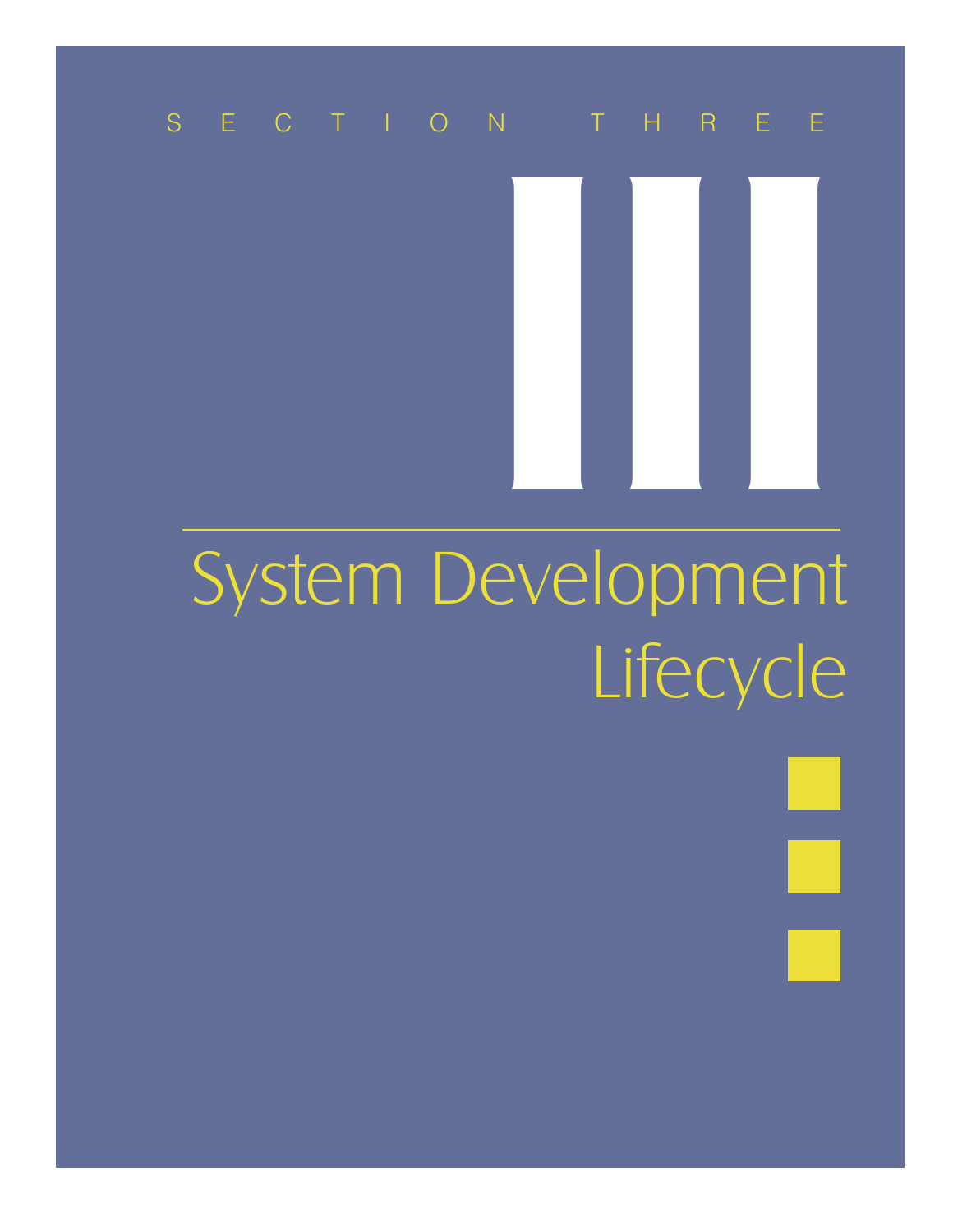## SECTION III: SYSTEM DEVELOPMENT LIFECYCLE TABLE OF CONTENTS

| Introduction                             |                                                       |    |
|------------------------------------------|-------------------------------------------------------|----|
| 1.                                       | <b>SYSTEM INITIATION</b>                              | 15 |
| 1.1                                      | Prepare for System Initiation                         | 18 |
|                                          | 1.2 Validate Proposed Solution                        | 19 |
|                                          | 1.3 Develop System Schedule                           | 23 |
|                                          | <b>Measurements of Success</b>                        | 25 |
| Phase Risks/Ways to Avoid Pitfalls       |                                                       |    |
| $\overline{\mathbf{2}}$ .                | <b>SYSTEM REQUIREMENTS</b><br><b>ANALYSIS</b>         | 31 |
| 2.1                                      | Prepare for System Requirements                       |    |
|                                          | Analysis                                              | 36 |
| $2.2\phantom{0}$                         | Determine Business Requirements                       | 38 |
| 2.3                                      | <b>Define Process Model</b>                           | 49 |
| 2.4                                      | Define Logical Data Model                             | 51 |
| $2.5^{\circ}$                            | <b>Reconcile Business Requirements</b><br>with Models | 54 |
| $2.6\,$                                  | Produce Functional Specification                      | 56 |
| <b>Measurements of Success</b>           |                                                       |    |
| 64<br>Phase Risks/Ways to Avoid Pitfalls |                                                       |    |
| 3.                                       | <b>SYSTEM DESIGN</b>                                  | 71 |
| 3.1                                      | Prepare for System Design                             | 76 |
| 3.2                                      | Define Technical Architecture                         | 78 |
| 3.3                                      | Define System Standards                               | 85 |

| 3.4 Create Physical Database         | 92 |
|--------------------------------------|----|
| 3.5 Prototype System Components      | 94 |
| 3.6 Produce Technical Specifications | 97 |

Measurements of Success 120 Phase Risks/Ways to Avoid Pitfalls 121

## **5. SYSTEM ACCEPTANCE 157** 6.1 Prepare for System Phase Risks/Ways to Avoid Pitfalls 189

|                                    | 5. SYSTEMI AUGHE KWON               | 157 |
|------------------------------------|-------------------------------------|-----|
|                                    | 5.1 Prepare for System Acceptance   | 162 |
|                                    |                                     |     |
|                                    | 5.2 Validate Data Initialization    |     |
|                                    | and Conversion                      | 163 |
|                                    | 5.3 Test, Identify, Evaluate, React |     |
|                                    | (TIER)                              | 165 |
|                                    | 5.4 Refine Supporting Materials     | 170 |
| <b>Measurements of Success</b>     |                                     | 171 |
| Phase Risks/Ways to Avoid Pitfalls |                                     | 172 |
|                                    | <b>6. SYSTEM IMPLEMENTATION</b>     | 177 |
|                                    |                                     |     |
|                                    | 6.1 Prepare for System              |     |
|                                    | Implementation                      | 181 |
|                                    | 6.2 Deploy System                   | 183 |
|                                    | 6.3 Transition to Performing        |     |
|                                    | Organization                        | 187 |
| <b>Measurements of Success</b>     | 188                                 |     |

**4. SYSTEM CONSTRUCTION 129**

4.1 Prepare for System Construction 134 4.2 Refine System Standards 136 4.3 Build, Test and Validate (BTV) 137

System Testing 142

4.5 Produce User and Training Materials147 4.6 Produce Technical Documentation 148 Measurements of Success 149

Phase Risks/Ways to Avoid Pitfalls 151

4.4 Conduct Integration and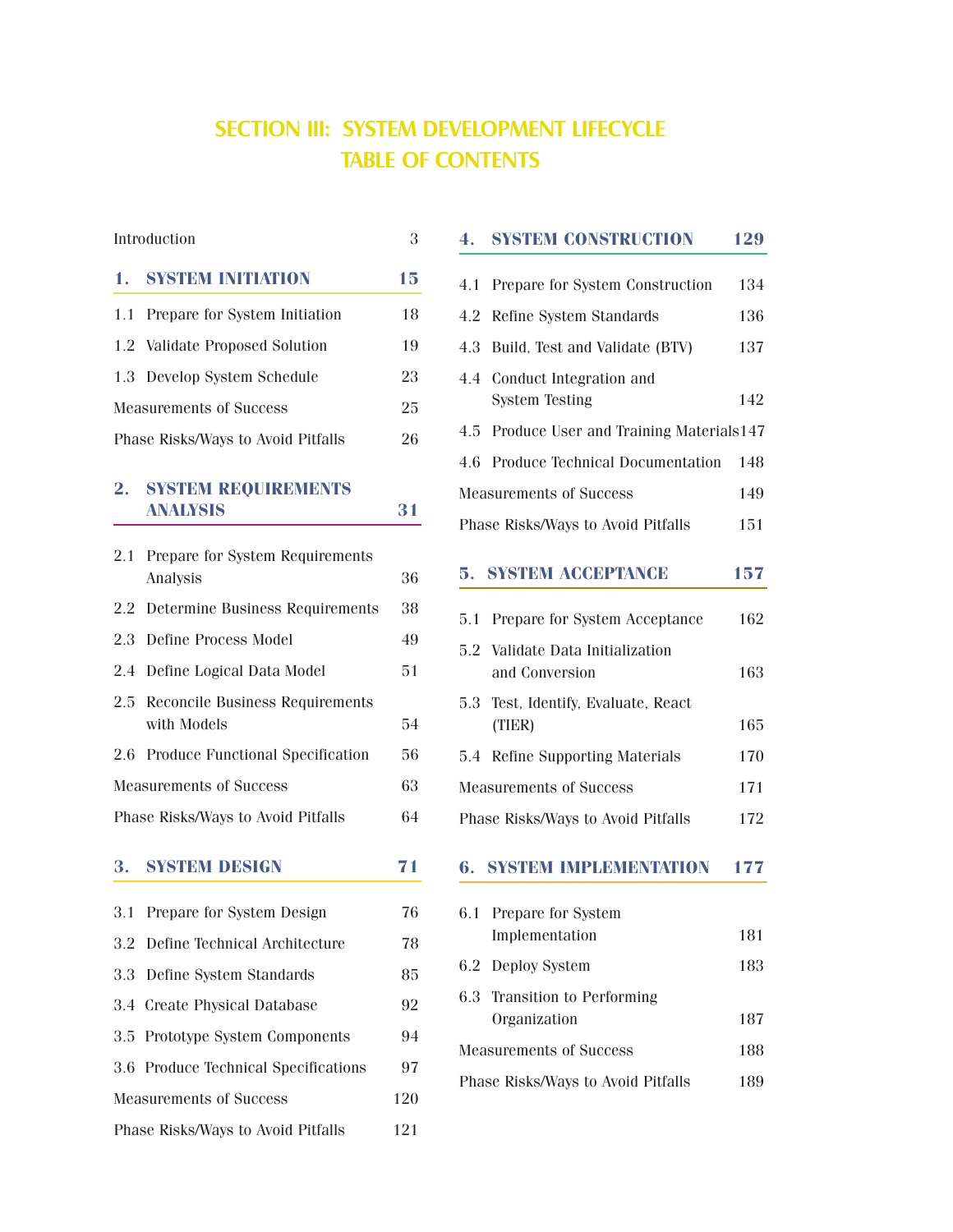### Section III Introduction

There are currently many different methodologies employed for system development projects within New York State agencies. Many methodologies are driven by the application development tools, by the software architecture within which the application will operate, or by the "build versus buy" decision. There are standard phases and processes, however, that all system development projects should follow, regardless of environment and tools. This section describes the standard phases and major processes of the New York State System Development Lifecycle (SDLC), using a common language and in sufficient detail to enable a Project Manager to plan and manage a system development project.

#### System Development Lifecycle Overview

The material in this section is organized according to a generic system development lifecycle. While no two development efforts are exactly alike, all projects should progress through the same six phases:

- **1. System Initiation** in which the Business Case and Proposed Solution developed during Project Origination are re-examined to ensure that they are still appropriately defined and address an existing organizational need. This validation effort provides the Project Team with the basis for a detailed schedule defining the steps needed to obtain a thorough understanding of the business requirements and an initial view of staffing needs. In addition, a high level schedule is developed for subsequent system development lifecycle phases.
- **2. System Requirements Analysis** in which the needs of the business are captured in as much detail as possible. The Project Manager leads the Project Team in working with the Customers to define what it is that the new system must do. By obtaining a detailed and comprehensive understanding of the business requirements, the Project Team can develop the Functional Specification that will drive the system design.
- **3. System Design** which builds upon the work performed during System Requirements Analysis, and results in a translation of the functional requirements into a complete technical solution. This solution dictates the technical architecture, standards, specifications and strategies to be followed throughout the building, testing, and implementation of the system. The completion of System Design also marks the point in the project at which the Project Manager should be able to plan, in detail, all future project phases.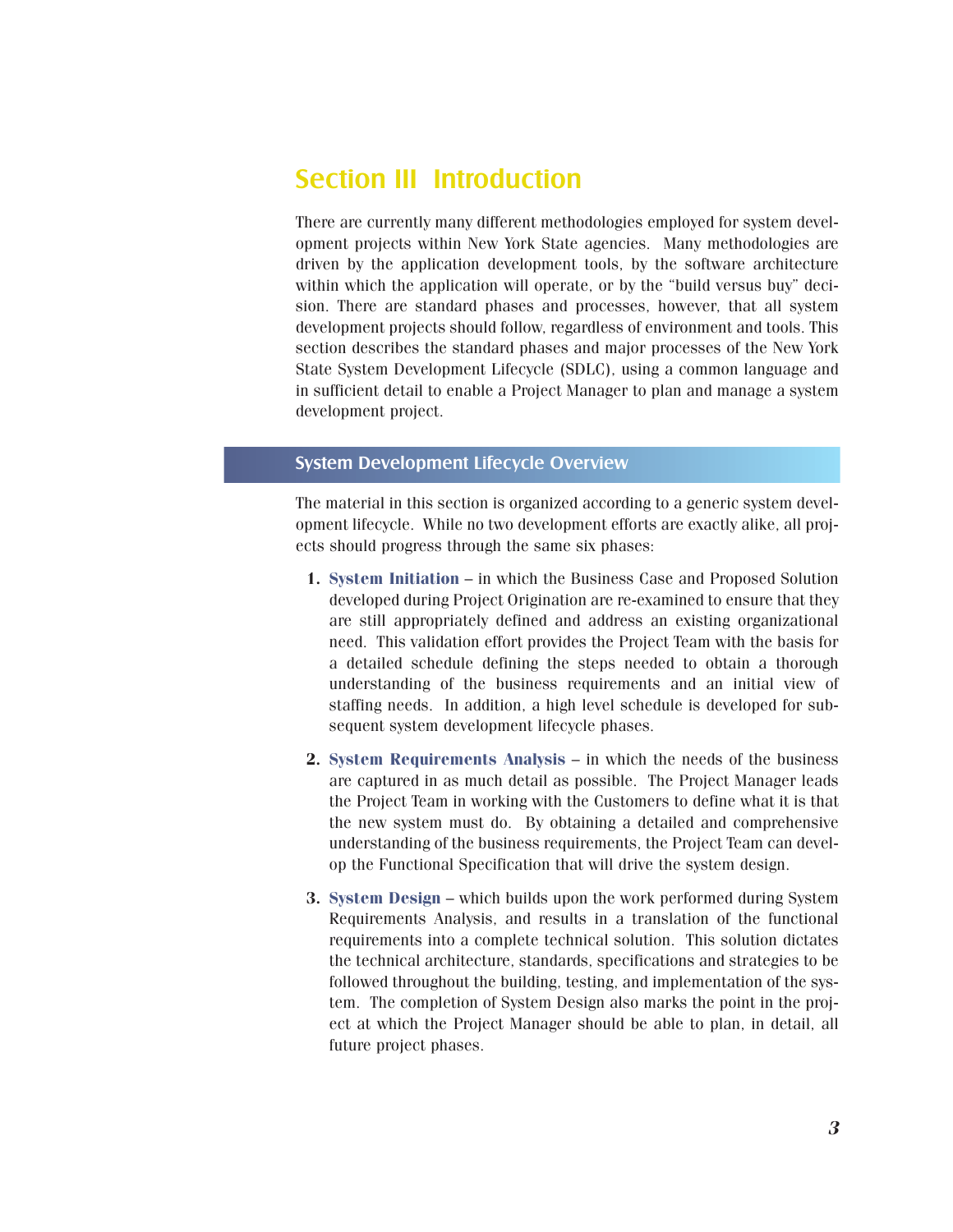- 4. **System Construction** throughout which the Project Team builds and tests the various modules of the application, including any utilities that will be needed during System Acceptance and System Implementation. As system components are built, they will be tested both individually and in logically related and integrated groupings until such time as a full system test has been performed to validate functionality. Documentation and training materials are also developed during this phase.
- 5. **System Acceptance** during which the focus of system validation efforts shifts from those team members responsible for developing the application to those who will ultimately use the system in the execution of their daily responsibilities. In addition to confirming that the system meets functional expectations, activities are aimed at validating all aspects of data conversion and system deployment.
- 6. **System Implementation** the final phase of the lifecycle, which comprises all activities associated with the deployment of the application. These efforts include training, installation of the system in a production setting, and transition of ownership of the application from the Project Team to the Performing Organization.

The following diagram illustrates every phase, process and deliverable in the system development lifecycle.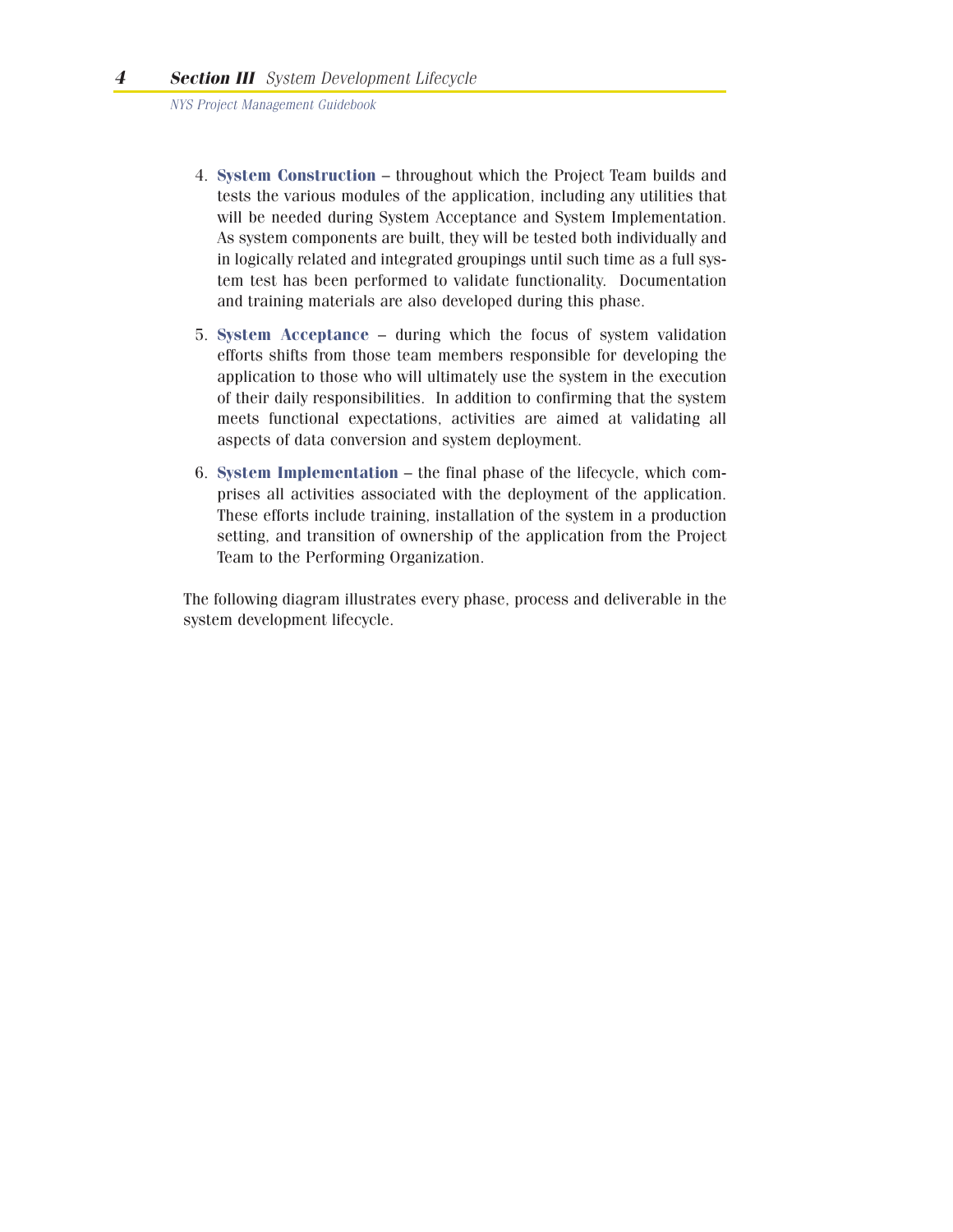

#### Figure 0-1 NYS Project Management Guidebook The System Development Lifecycle



OF<sup>-</sup>

*5*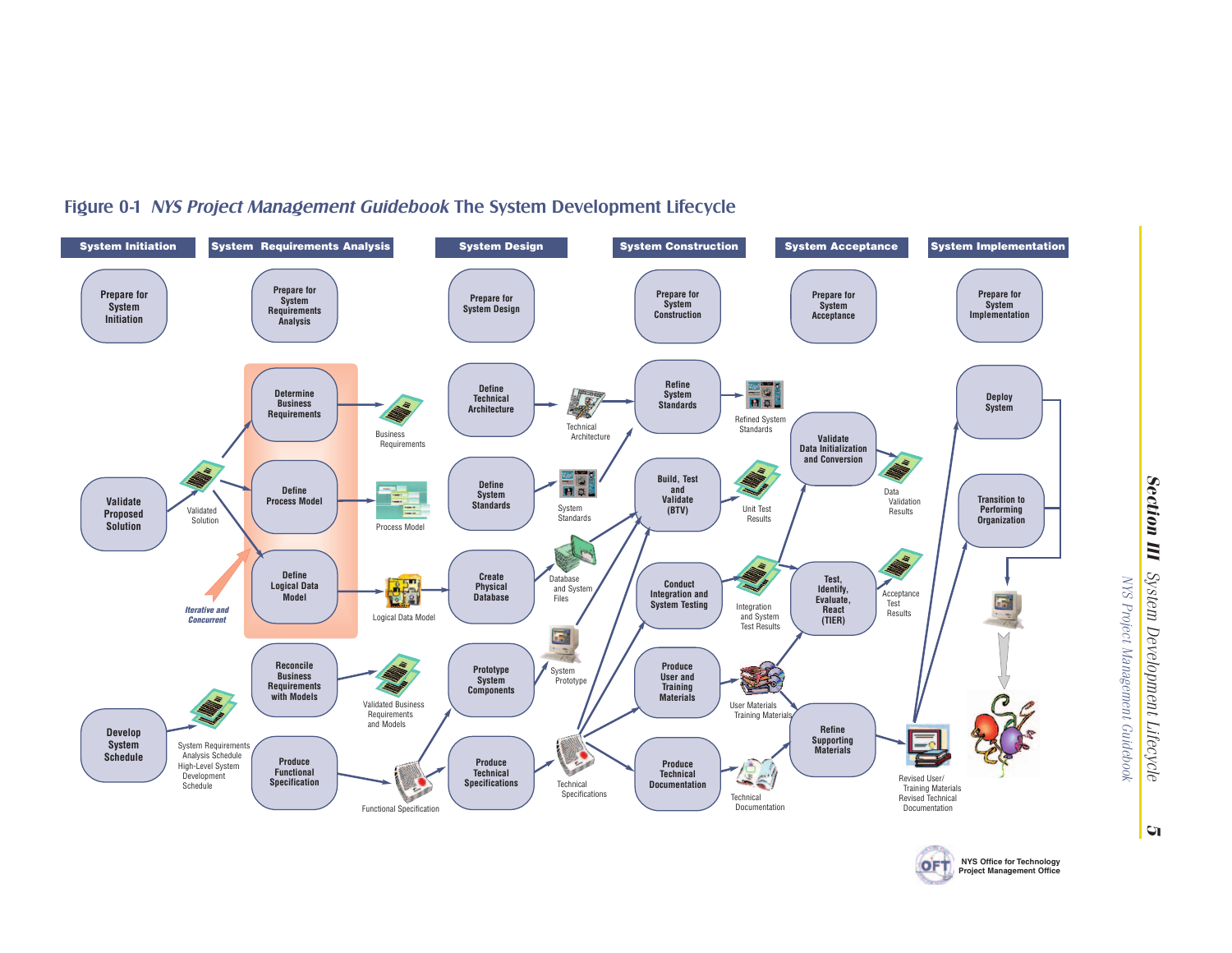#### Mapping the Project Management and System Development Lifecycles

The phases of the system development lifecycle generally align with the phases of the project management lifecycle; however, SDLC phases do not correspond one-to-one with the project management phases. One of the challenges for system development projects is aligning the SDLC with the project management lifecycle. The following diagram demonstrates how the phases of the two lifecycles may be integrated.

#### Figure 0-2



In reality, each phase of the SDLC can be thought of as a miniproject in itself, requiring planning, execution, and analysis. As the Project Team proceeds through the project, they will need to create a clear and detailed plan for the phase immediately in front of them, along with a higher-level view of all remaining phases. As the team executes each phase, they will collect additional information that will enable the detailed planning of subsequent phases. Some of this information will be a natural by-product of having performed the processes associated with the current phase (e.g., as the detailed technical design evolves throughout the System Design phase, the team will have a much better understanding of the modules that will need to be built during construction, and will therefore be able to refine any prior estimates and plans for System Construction). Additional information can be obtained through a focused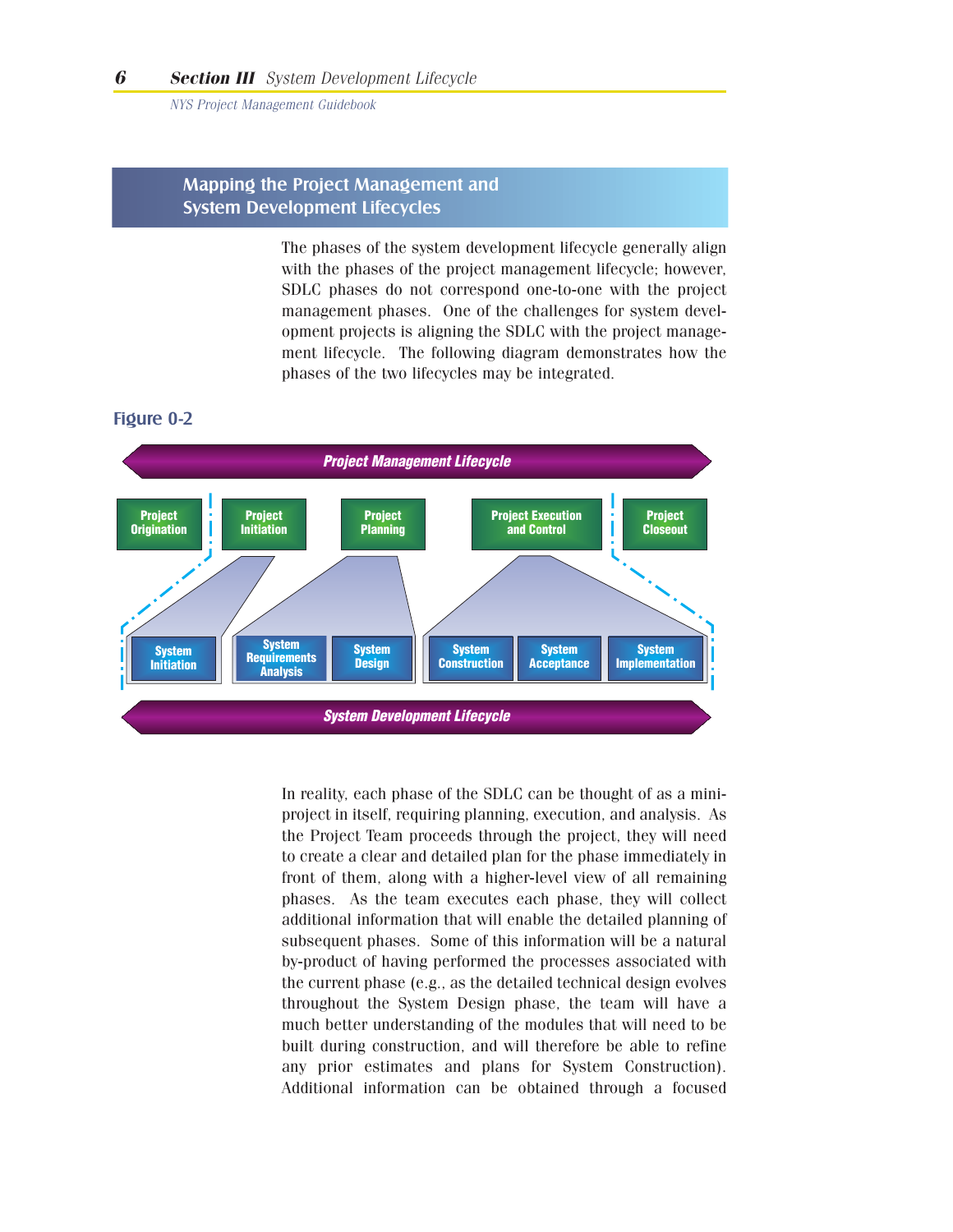analysis effort, performed at the completion of each phase. This assessment is analogous in many respects to conducting the Post-Implementation Review as described in Section I, Project Closeout, although it is typically conducted in a less formal fashion. The responsibilities of the Project Manager include assessing how closely the phase met Customer needs, highlighting those aspects of the phase that worked well, identifying lessons learned and best practices in an attempt to derive ways to improve upon processes executed throughout the project, and, most importantly, communicating results.

The SDLC defined in this section may appear to have characteristics of a classic "waterfall" approach, which assumes that each phase and process is completed and agreed upon before the next phase begins. The reality is, however, that phases generally overlap, with each successive phase introducing changes to the work of the prior phase, resulting in an iterative process.

This SDLC is also consistent with newer techniques for system development, such as Rapid Application Development (RAD). RAD allows users to participate in an iterative design and development process. Conceptually, the project "loops" through the Design, Construction, and Acceptance phases, followed by re-Design, revised Construction, Acceptance, and so on. Project management deliverables such as the Project Scope Statement, Project Schedule, and budget estimates are refined to reflect increasing clarity of scope and requirements with each iteration.

While there is the potential to compress Requirements Analysis, Design, and Construction in RAD approaches, compression introduces increased risks. It is important, therefore, to include risk analysis in each iteration of the design, build, and evaluate loop. When a prototype is presented, Project Managers must actively and diligently address the management of Customer expectations and the maintenance of current documentation.

The RAD approach has advantages, since it usually achieves results quickly, the design is less abstract, and users have assurance that up-to-date requirements are considered. Its disadvantages include difficulty in controlling the process and ensuring the creation of an acceptable product.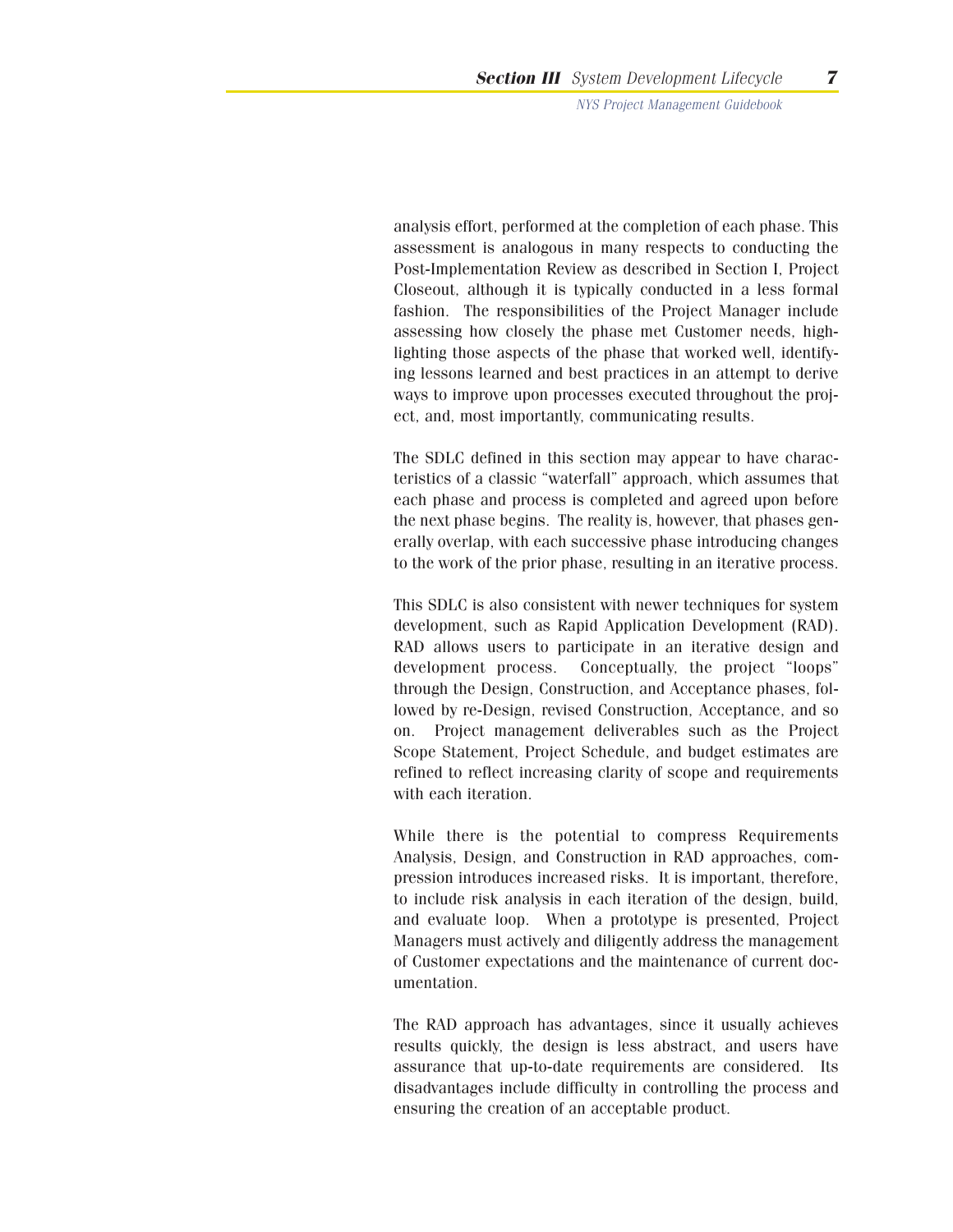

Many factors may impact your choice of approach to follow when developing a system. The better you know your Customers and Stakeholders, and the better you understand the factors that may influence their assessment of the project, the more likely it will be that your approach will suit their personalities, preferences, vision, and needs.

The key is to pick the approach that you believe will provide the best complete solution, balancing the preferences of your Customers, the abilities of your Project Team, and the overall business drivers (legislated timeframes, overall time to market, etc.).

> In any approach, the basic SDLC processes must be performed – what differs is the timing of their execution. As with the project management methodology, if processes or deliverables are skipped, the Project Manager must record the reasons why, and must describe how the objectives of that process/deliverable will otherwise be met.

#### Understanding the Breadth of System Development Projects

When assessing the scope of a system development project, it is important that the needs, goals, and challenges of the project are understood from many perspectives. The *business requirements*, which define the high-level Customer objectives and vision for the system, are used to determine the scope of the system. When capturing the business requirements, it is essential that the Project Team look at all aspects of the system, including:

- **Functional Requirements** describing processes and tasks that the Consumer must be able to accomplish through the use of the system. These can typically be categorized as processes that require action on the part of Consumers (data entry, selection of a system command, etc.), and those that are not directly related to human interaction with the system (for example, off-hours processing or the automated exchange of information between systems).
- **Technical Requirements** identifying technical aspects and constraints that must be considered when defining the new system. Considerations may include accessibility needs of Consumers, whether or not the storage and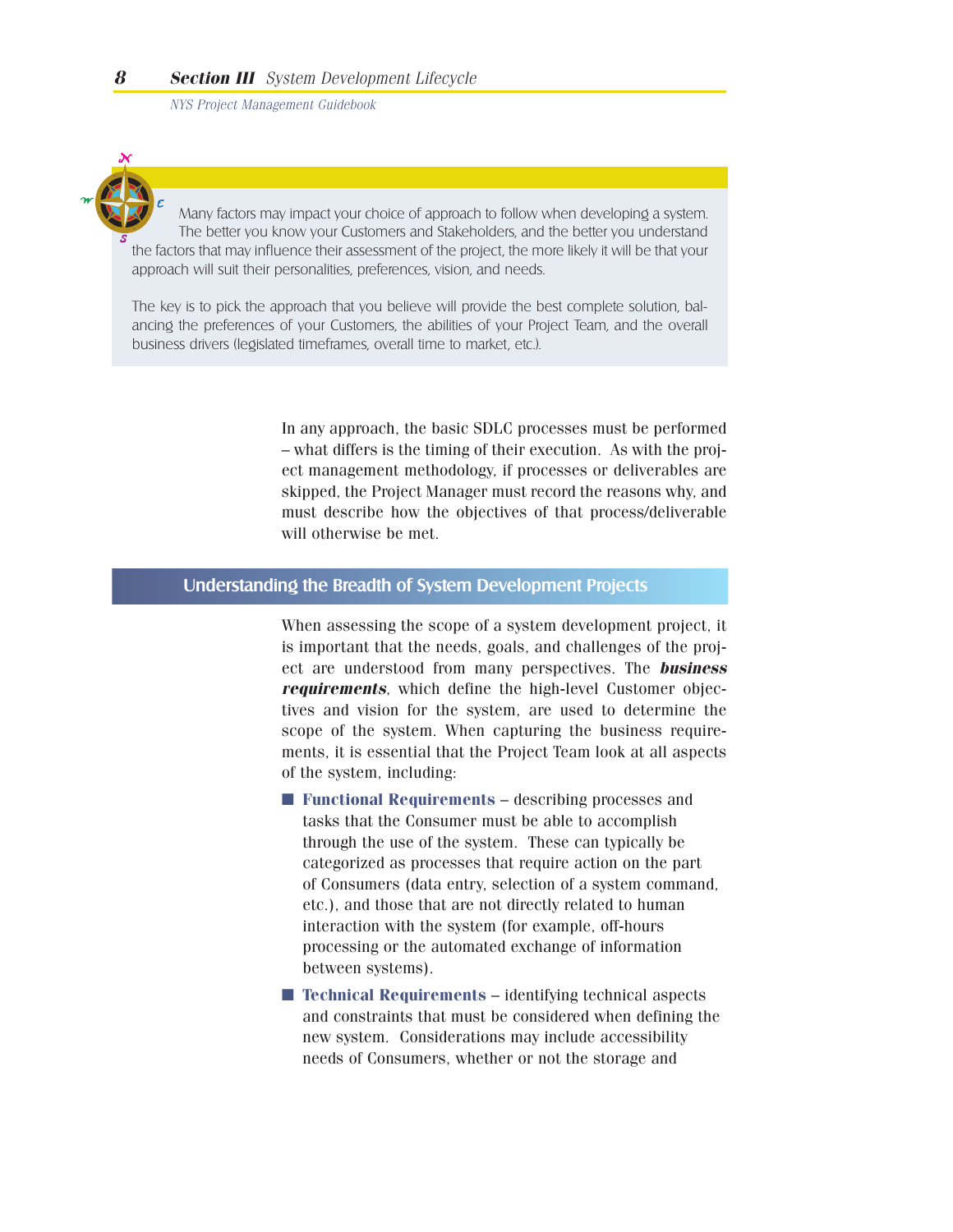handling of data must follow specified encryption regulations, or whether the system will operate on internal agency hardware or will be hosted at either an internal or external data center.

- **Operational Requirements** specifying any administrative constraints or expectations that must be supported by the system. These requirements may include system performance expectations, technical infrastructure constraints, security mechanisms that must be followed, the need to regularly archive data, and any mandated audit and control processes.
- **Transitional Requirements** defining the realm of conditions that must be satisfied prior to physically implementing the system in a production environment, or to relegating support responsibilities to the Performing Organization. Data conversion requirements and development and delivery of Consumer training programs and materials fall into this category.

Formally organizing thoughts along these four dimensions will drive the identification of tasks to be performed beginning in System Initiation and continuing throughout the lifecycle. The Project Manager is responsible for creating this broad view of requirements and communicating it to the Project Team, establishing a pattern that should be carried throughout all project phases.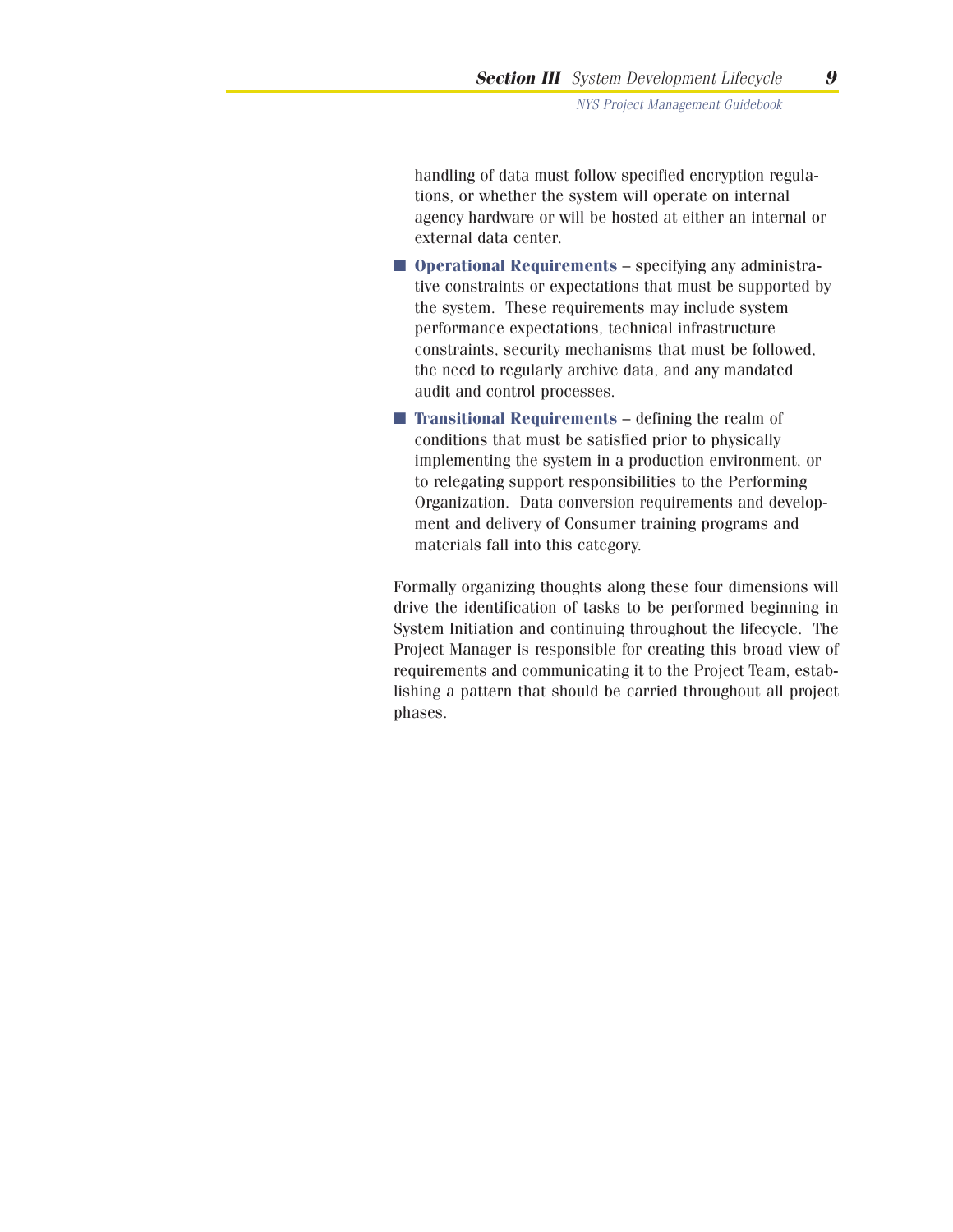The following diagram illustrates some representative categories of requirements that the team should consider when defining tasks and activities throughout the system development project.

#### Figure 0-3



#### **Representative SDLC Considerations**

It should be noted that not all considerations may be applicable to every project, and additional categories may be discovered that are not represented in the diagram. The fundamental point is that for those considerations that do apply to the project, there will be corresponding activities required throughout each and every phase of the SDLC, all contributing to the eventual implementation of the system. Regardless of whether the Project Team is performing System Initiation, Requirements Analysis, Design, Construction, Acceptance, or Implementation activities, they will need to understand and address the full realm of functional, technical, operational, and transitional requirements to ensure a successful project. In an attempt to reinforce this point, this diagram will be revisited in each of the individual SDLC phases that follow, drawing specific references to the processes relevant to each phase of the lifecycle.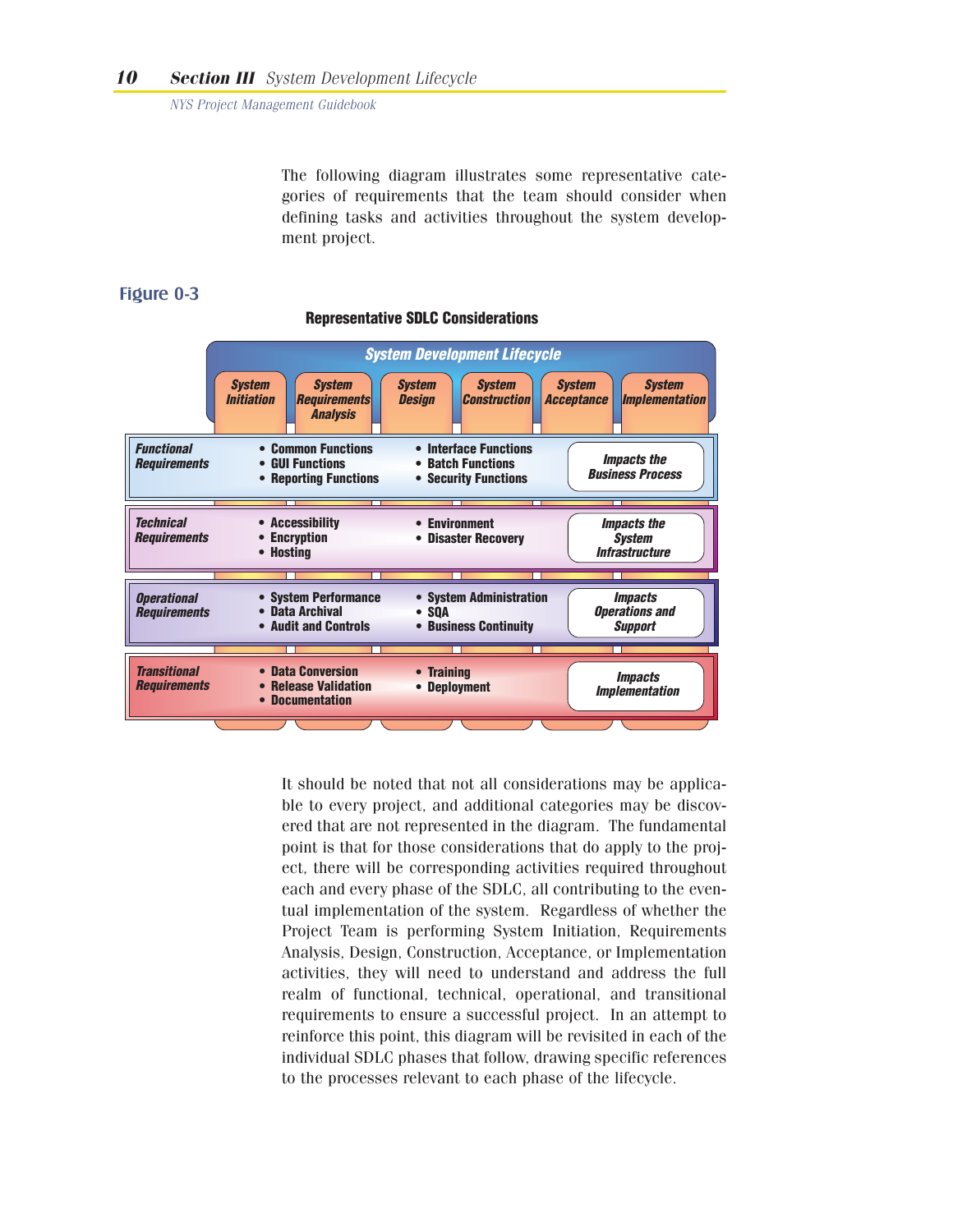#### Software Quality Assurance

In the way that project management provides the umbrella under which all project activities are directed, software quality assurance provides the foundation on which all system development activities should occur so that the highest quality system possible will be delivered. According to the IEEE Standard Glossary of Software Engineering Terminology, quality is defined as the degree to which a system, component, or process meets specified requirements and Customer needs and expectations.



As will be stressed throughout the following chapters, it should be noted that simply meeting requirements is not enough to guarantee a successful system development effort. Ultimately, Customer needs and expectations can be met only if the requirements are fully and correctly captured in the first place.

> Analogous to the Quality Assurance Plan associated with the project management lifecycle, software quality assurance programs should be comprised of three components – quality standards, quality assurance processes, and quality controls.

> **Software Quality Standards** define the programming standards, and development/testing standards to be followed throughout the project.

> **Software Quality Assurance Processes** define practices and procedures to be used by the Project Team to meet the quality standards, and to provide management with evidence that these procedures are being followed.

> **Software Quality Controls** comprise a series of reviews and audits that evaluate deliverables with respect to defined standards and acceptance criteria. These controls include software testing techniques and peer reviews.

> The key to these SQA efforts is that they must be performed throughout all phases of the project. In addition, all SQA efforts should ideally be performed by a third party, independent from the team members responsible for delivering the system. Availability of staff and budget are two factors that must be considered in determining the feasibility of applying an independent SQA Analyst or team to the project. In developing the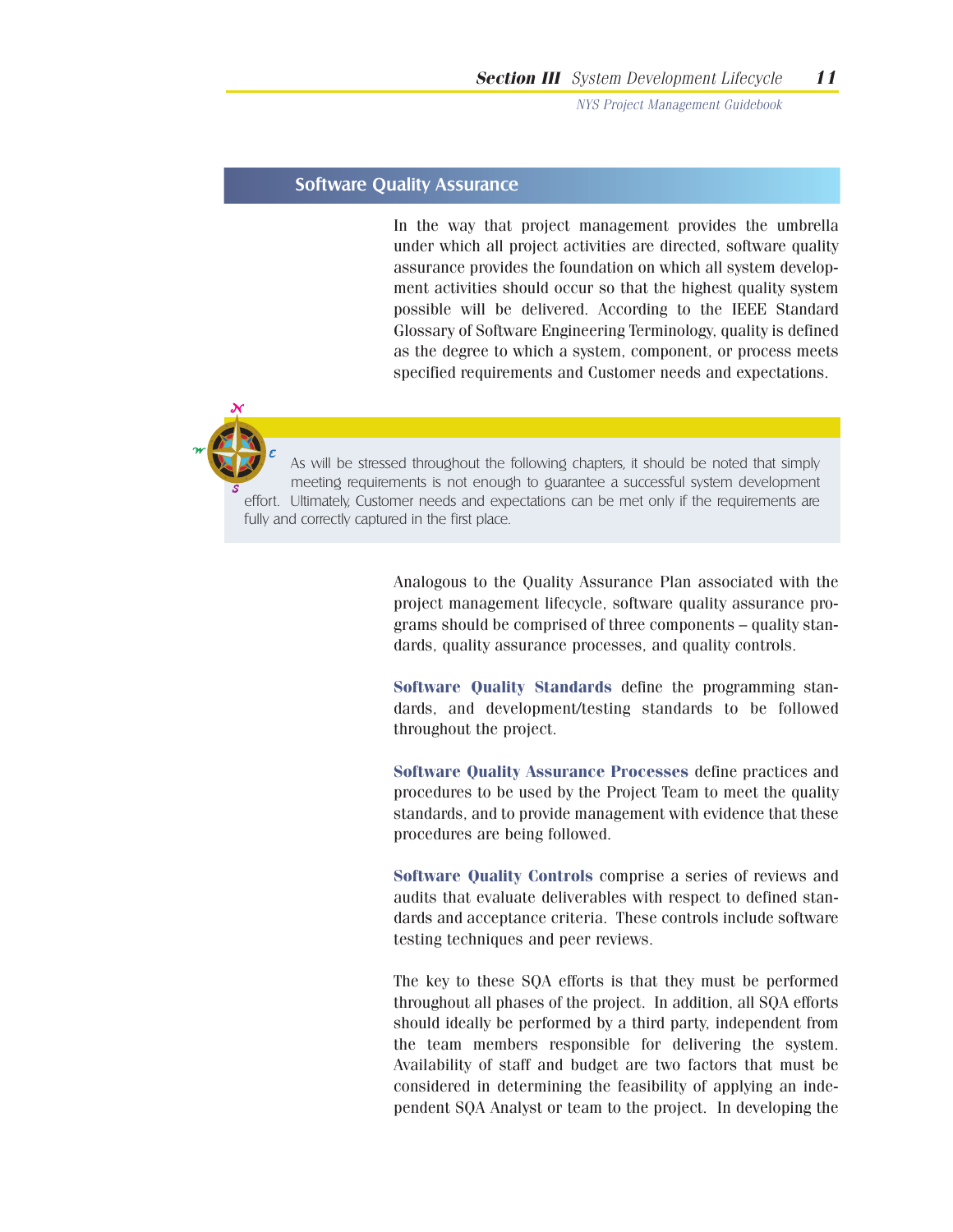overall system development plan, the Project Manager needs to allocate sufficient time and resources to perform the appropriate level of SQA activities, and must obtain management commitment to providing these resources as called for in the Project Schedule.

#### Project Roles and Responsibilities

As presented in the Section I Introduction, Project Roles and Responsibilities, there are many groups of people involved in both the project and project management lifecycles. When staffing system development projects, there are a number of roles that should be considered. It should be noted that the SDLC only provides details to the phase and process level, whereas the PM lifecycle further decomposes activities down to individual tasks. As a result, while the roles identified within the SDLC are representative of those that are typically required in a system development effort, the function of the role as it relates to a given SDLC process may not be specifically described within that process narrative.

The **Project Team** consists of a Project Manager and a variable number of Project Team members who are responsible for planning and executing the project. Team members specific to the System Development Lifecycle are described below.

The **Facilitator** leads sessions to identify business requirements and issues, keeps sessions focused and productive, draws out issues and ideas from all participants, and maintains clear and open communications within the session.

The **Business Analyst** effectively leads discussions with the Customers to determine the business requirements, participates in preparing the data and process models, prepares module specifications, test data, and user documentation materials, assists in prototyping activities, and develops strategies for testing and implementation.

The **Database Administrator** is responsible for providing and maintaining database administration policies and procedures, approving and executing database scripts, performing database tuning activities, and transforming a pictorial representation of the system data (the Logical Data Model) into physical database tables that support the final system.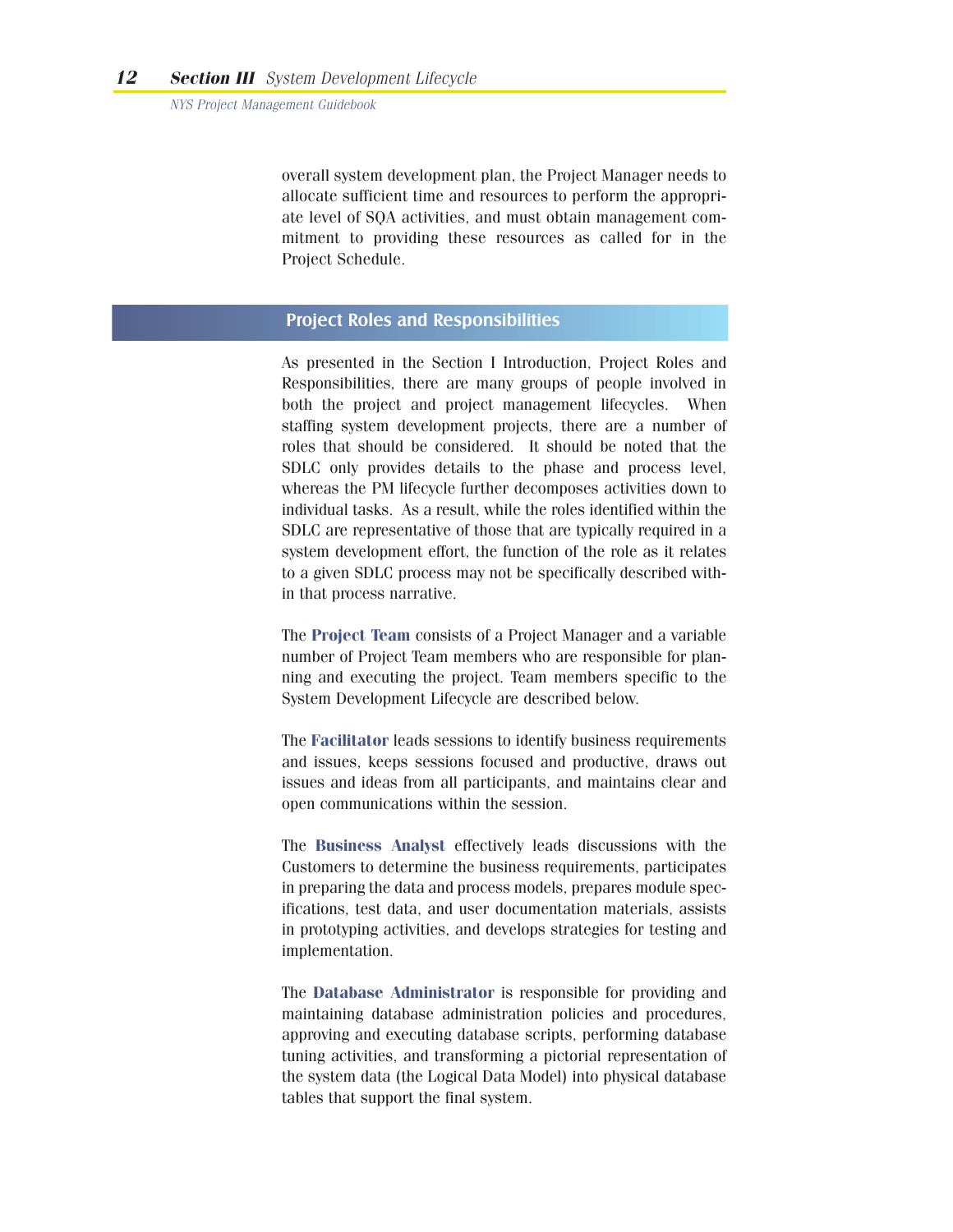The **Data/Process Modeler** develops and maintains data and process models to represent the business information needs in the area under study, develops and defines the data dictionary, validates models with the Customers, and participates in prototyping.

The **Technical Lead/Architect** drives the logical process and data models into an application architecture, establishes architecture guidelines, and develops strategies for the creation and distribution of applications.

**Application Developers** include all those responsible for developing prototypes, technical specifications, and application code, and for executing test scripts.

The **Software Quality Assurance (SQA) Analyst** is responsible for establishing and executing the Quality Assurance Plan, for assisting in the preparation of test scripts and test data, and for participating in integration and acceptance testing efforts.

**Technical Services (HW/SW, LAN/WAN, TelCom)** include all those responsible for the ordering, installation and maintainence of hardware and software components, LAN/WAN components and telecommunications components.

The **Information Security Officer (ISO)** is responsible for identifying and enforcing security standards and processes.

**Technical Support (Help Desk, Project Administration, Documentation, Trainers)** includes all those responsible for supporting the development of the new system. Support includes the documentation of user, training, operation materials, and help files, training for Customers, responding to technical and business questions forwarded to the Help Desk, and supporting the project and associated administrative processes.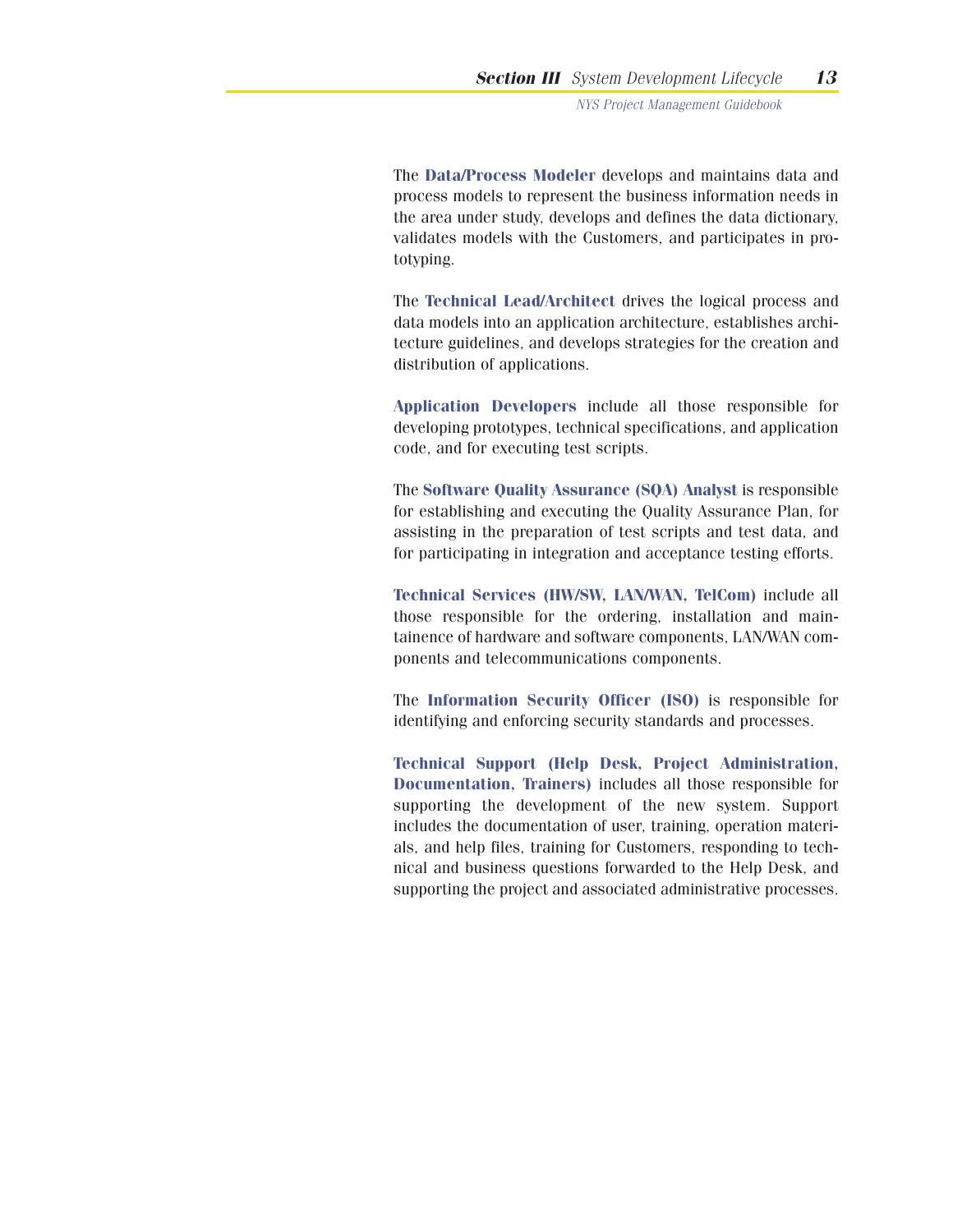| <b>Phase</b>                       | <b>Template</b>                                                                                                                                                                            | <b>Description</b>                                                                                                                                                                                 | Page<br>in Text | Page in<br><b>Appendix</b> |
|------------------------------------|--------------------------------------------------------------------------------------------------------------------------------------------------------------------------------------------|----------------------------------------------------------------------------------------------------------------------------------------------------------------------------------------------------|-----------------|----------------------------|
| System<br>Requirements<br>Analysis | <b>Business</b><br>Requirements<br>Document                                                                                                                                                | A document containing detailed functional,<br>technical, operational and transitional<br>requirements for the system being<br>developed                                                            |                 | 99                         |
| System<br>Requirements<br>Analysis | <b>Functional</b><br>A document describing the logical grouping<br>of related processes and the mapping of<br>Specification<br>those processes to business requirements<br>and data items. |                                                                                                                                                                                                    | 59              | 103                        |
| System Design                      | <b>Technical Architecture</b>                                                                                                                                                              | A document describing the system<br>architecture in terms of hardware, software,<br>tools and peripherals, and the distribution<br>of system components and processes<br>across this architecture. | 81              | 109                        |
| System Design                      | <b>System Standards</b>                                                                                                                                                                    | A document detailing the standards to be<br>applied and adhered to throughout<br>the project.                                                                                                      | 87              | 115                        |
| System Design                      | <b>Technical Specifications</b>                                                                                                                                                            | A compilation of system diagrams, module<br>specifications, and test plans that serve as<br>a detailed, comprehensive blueprint for<br>the system.                                                 | 109             | 121                        |
| System<br>Construction             | Defect Log                                                                                                                                                                                 | A document used to log defects<br>encountered when performing integration,<br>system, data validation or acceptance<br>testing, and track their resolution.                                        | 145             | 131                        |

### Figure 0-4 New York State System Development Life Cycle Templates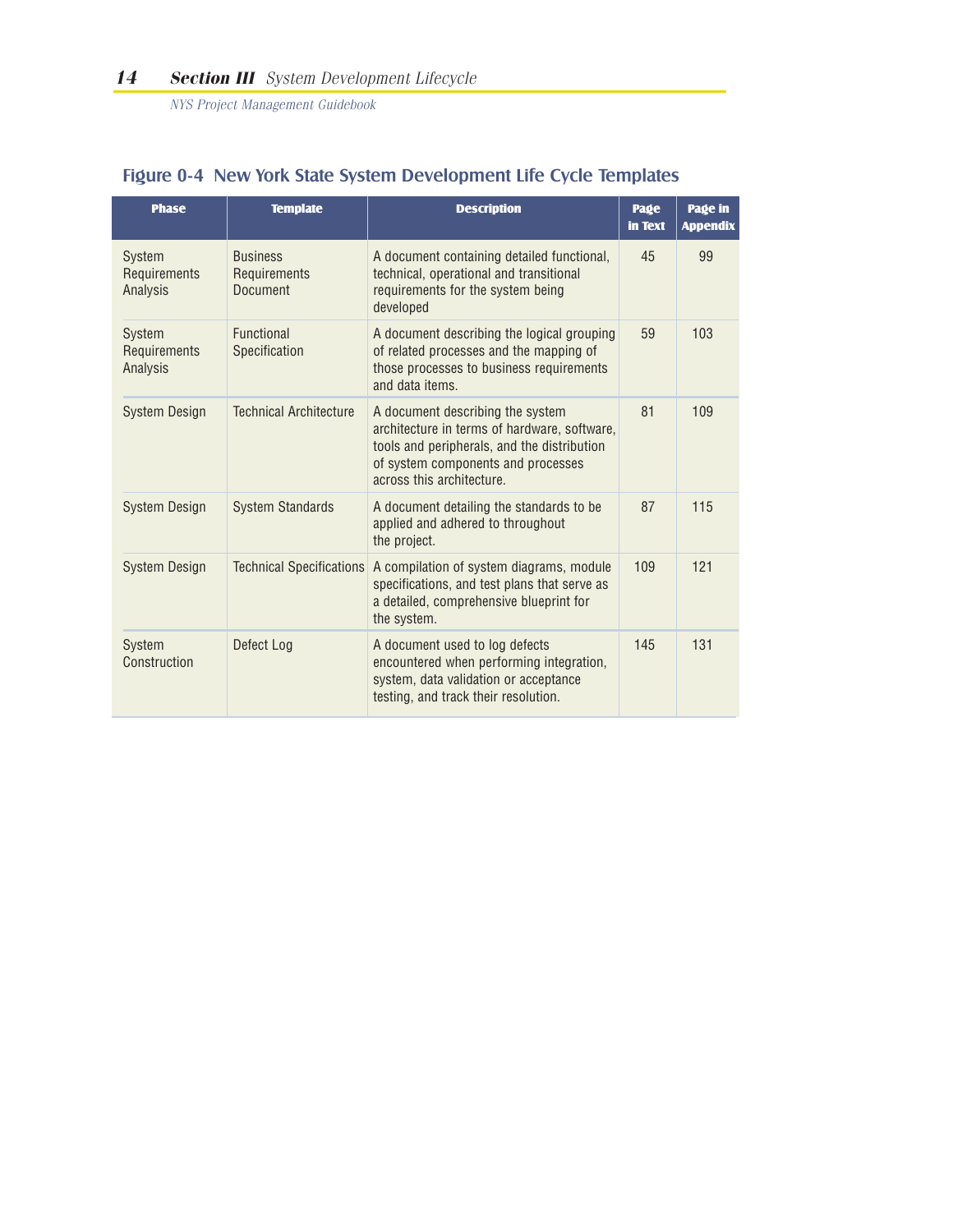## **1 SYSTEM INITIATION**

#### Purpose

The purpose of **System Initiation** is to validate the Proposed Solution developed during the Project Origination phase of the Project Management Lifecycle, and to estimate the system development effort in greater detail. In this phase, the broad parameters of the new system are defined, and applicable system development activities are identified.

Once the overall approach has been confirmed, it is necessary to estimate the effort and resources required for the next phase in elemental detail, and to provide high-level estimates for subsequent phases, to the extent necessary to support the project management lifecycle deliverables and activities of Project Initiation.

#### List of Processes

This phase consists of the following processes:

- ◆ **Prepare for System Initiation**, where the initial members of the Project Team familiarize themselves with the project's defining documents and plan the activities for the rest of the phase;
- ◆ **Validate Proposed Solution**, where the original technology direction and system development approach are validated;
- ◆ **Develop System Schedule**, where a detailed System Requirements Analysis schedule is developed, and a high-level system development schedule is produced.

The following chart illustrates all of the processes and deliverables of this phase in the context of the system development lifecycle.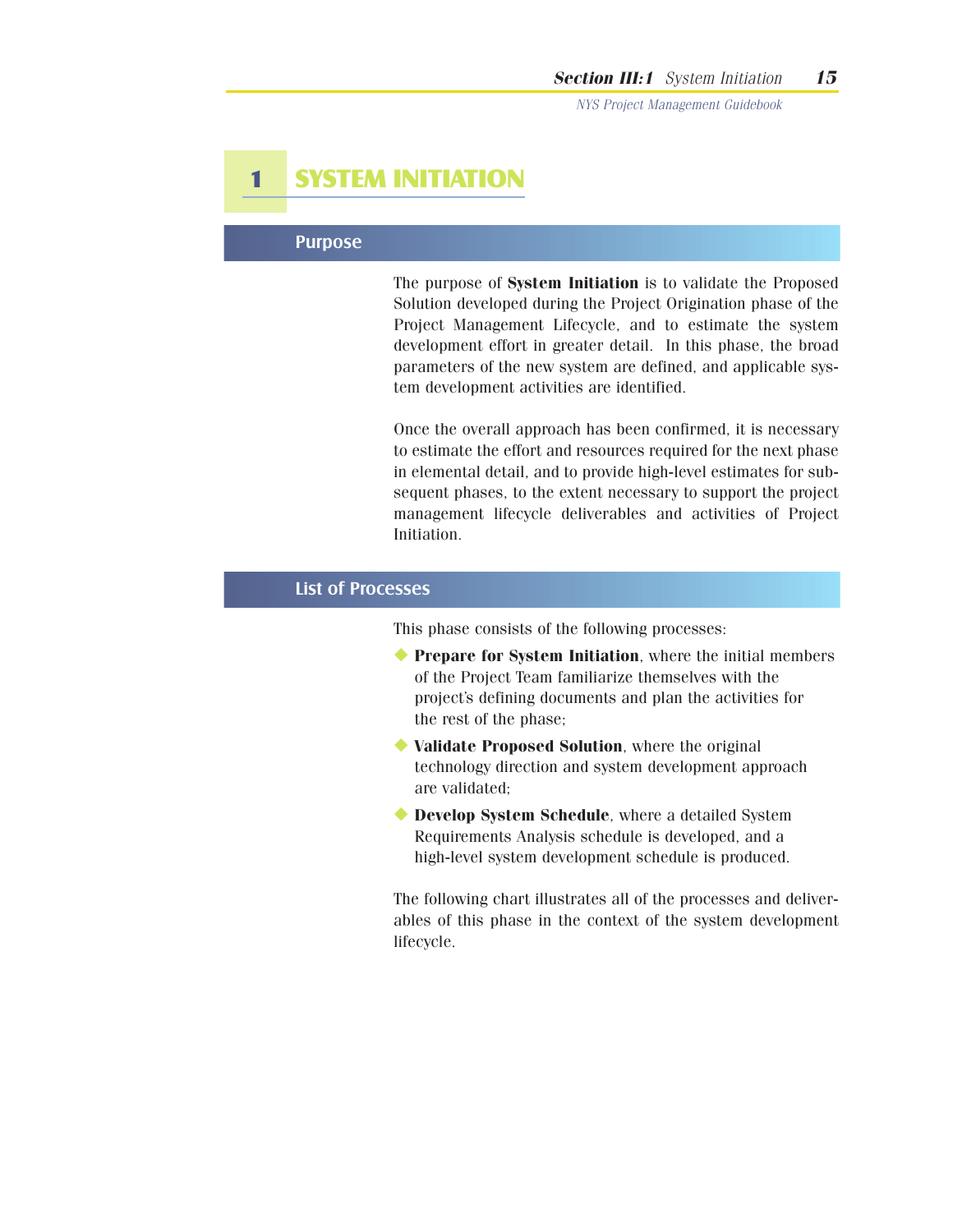#### Figure 1-1

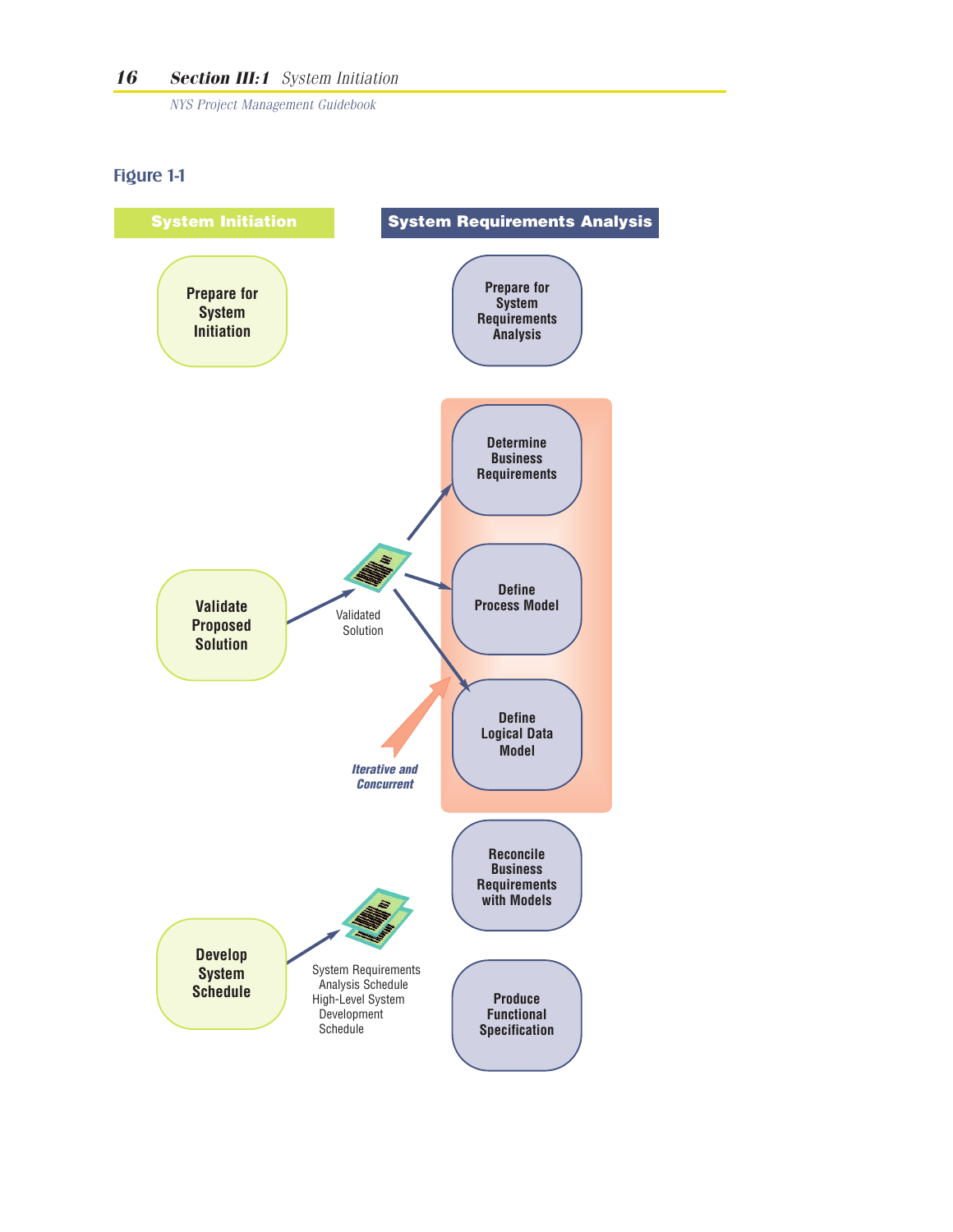#### List of Roles

The following roles are involved in carrying out the processes of this phase. Detailed descriptions of these roles can be found in the Introductions to Sections I and III.

- ◆ Project Manager
- ◆ Project Sponsor
- ◆ Business Analyst
- ◆ Technical Lead

#### List of Deliverables

The following table lists all System Initiation processes, some techniques available for use in executing these processes, and process outcomes and deliverables.

#### Figure 1-2

| <b>Processes</b>                               | <b>Techniques</b>                                             | <b>Process Deliverables</b><br>(Outcomes)                                                                         |
|------------------------------------------------|---------------------------------------------------------------|-------------------------------------------------------------------------------------------------------------------|
| <b>Prepare for System</b><br><b>Initiation</b> | <b>Interviews</b><br>Document Gathering and<br><b>Reviews</b> | <b>Established Team and</b><br><b>Environment for System</b><br><i><b>Initiation</b></i>                          |
| <b>Validate Proposed</b><br>Solution           | <b>Brainstorming</b><br>Research                              | <b>Validated Solution</b>                                                                                         |
| <b>Develop System</b><br><b>Schedule</b>       | <b>Brainstorming</b><br>Research<br>Estimating                | <b>System Requirements Analysis</b><br><b>Schedule</b><br><b>High-Level System</b><br><b>Development Schedule</b> |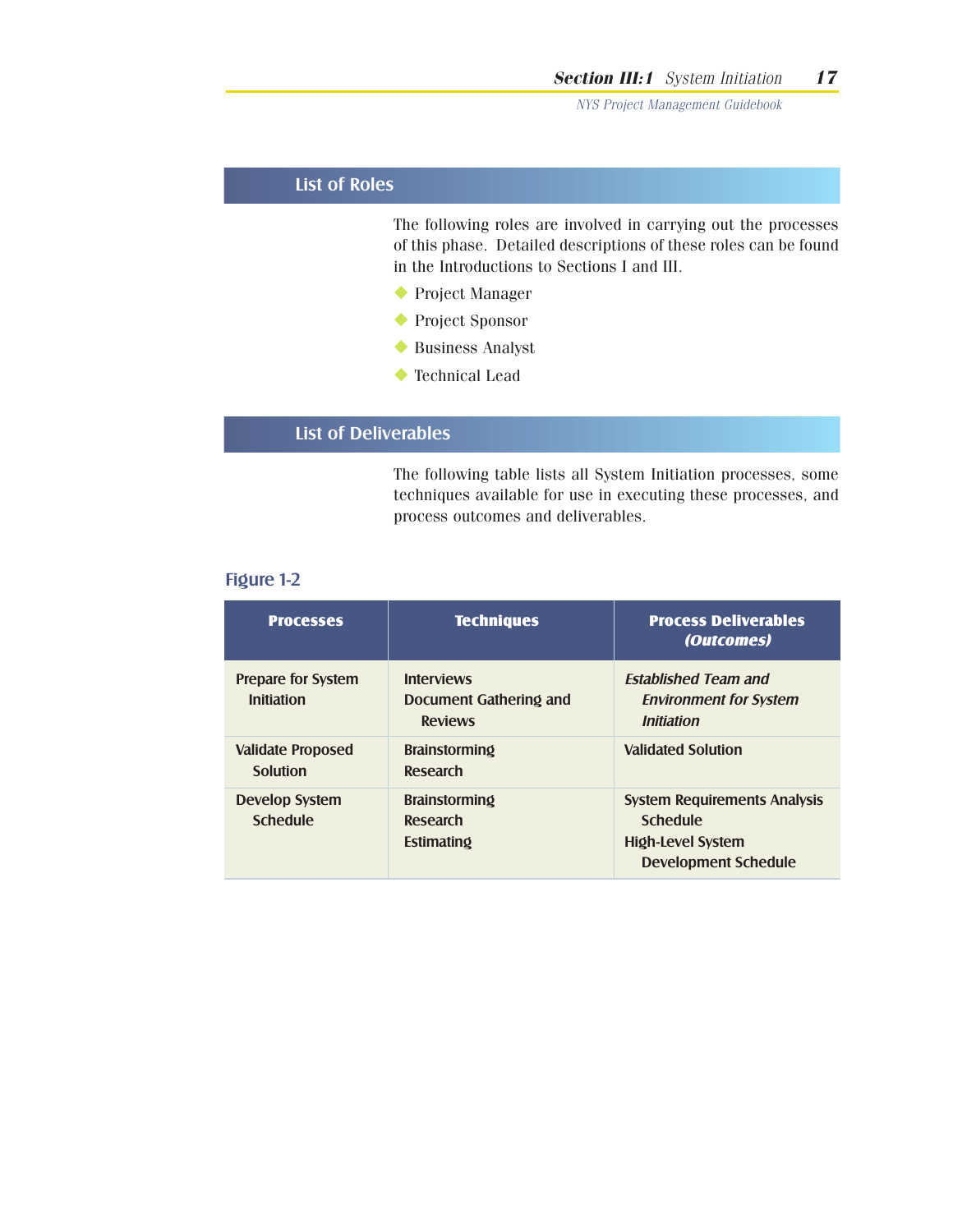#### **PREPARE FOR SYSTEM INITIATION**

#### Purpose

The purpose of **Prepare for System Initiation** is to ensure that the Project Team, and the environment in which it will operate, are ready for

**Roles**

successful completion of this phase.

| <b>Project Manager</b>  |
|-------------------------|
| <b>Project Sponsor</b>  |
| <b>Business Analyst</b> |
| <b>Technical Lead</b>   |

#### **Description**

In addition to the Project Manager, Business Analyst and Technical Lead roles are required to complete the team for this phase.



Identification, assignment and orientation of new team members required for this phase are activities in Project Initiation in the project management lifecycle.

> Environment preparation includes gathering all relevant project and historical documentation, and placing it in the document repository. At a minimum, the Project Team should have available the Project Proposal (consisting of the Business Case and Proposed Solution), and any relevant evaluation and decision documentation. Any historical data, such as best practices or performance statistics from similar earlier efforts, can also serve to guide the Project Team towards – or away from – certain solutions.



A record of prior efforts to develop a similar system (including current system documentation, if it is a replacement) can also be very helpful, although you should take care not to pre-judge the approach either because of, or in spite of, prior experiences.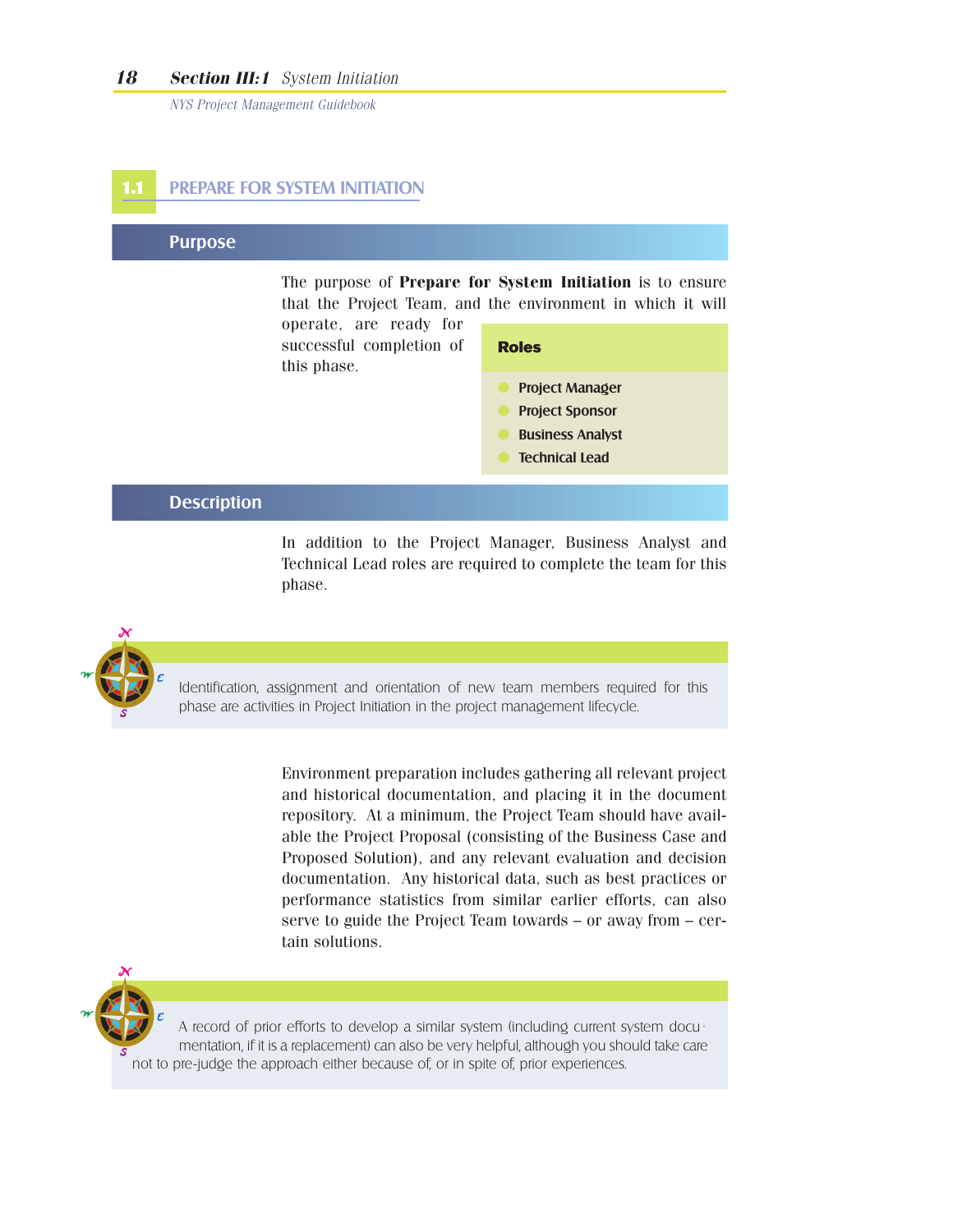#### **VALIDATE PROPOSED SOLUTION**

#### Purpose

The purpose of **Validate Proposed Solution** is to make sure that the original technology decision and system development approach still represent the optimal solution for the identified business need.

#### **Description**

Considerable time may have elapsed since the Project Proposal (and its constituent Proposed Solution) was developed, due to

| <b>Roles</b>            |  |  |
|-------------------------|--|--|
| <b>Project Manager</b>  |  |  |
| <b>Project Sponsor</b>  |  |  |
| <b>Business Analyst</b> |  |  |
| <b>Technical Lead</b>   |  |  |

the vagaries of the budget process or to other procedural delays. In the interim, the Performing Organization may have changed its course and the state-of-the-art technology may also have changed significantly. With rapid advances in technology, it is certain that the longer the period of time between the original proposal and the commencement of System Initiation, the more

likely it is that the chosen technology is no longer supported, has become obsolete, or commands a vanishing talent pool.



If System Initiation closely follows the development of the Project Proposal, it may not be necessary for the Project Team to perform all parts of this validation process.

To validate the Proposed Solution, the Project Team must:

- ◆ understand the agency's current Strategic Plan, and how the new system fits into it;
- ◆ assess the proposed technology solution in view of Customer needs, the Performing Organization's long term technology direction and constraints, and state-of-the-art technology; and
- ◆ confirm feasibility of the proposed system development approach.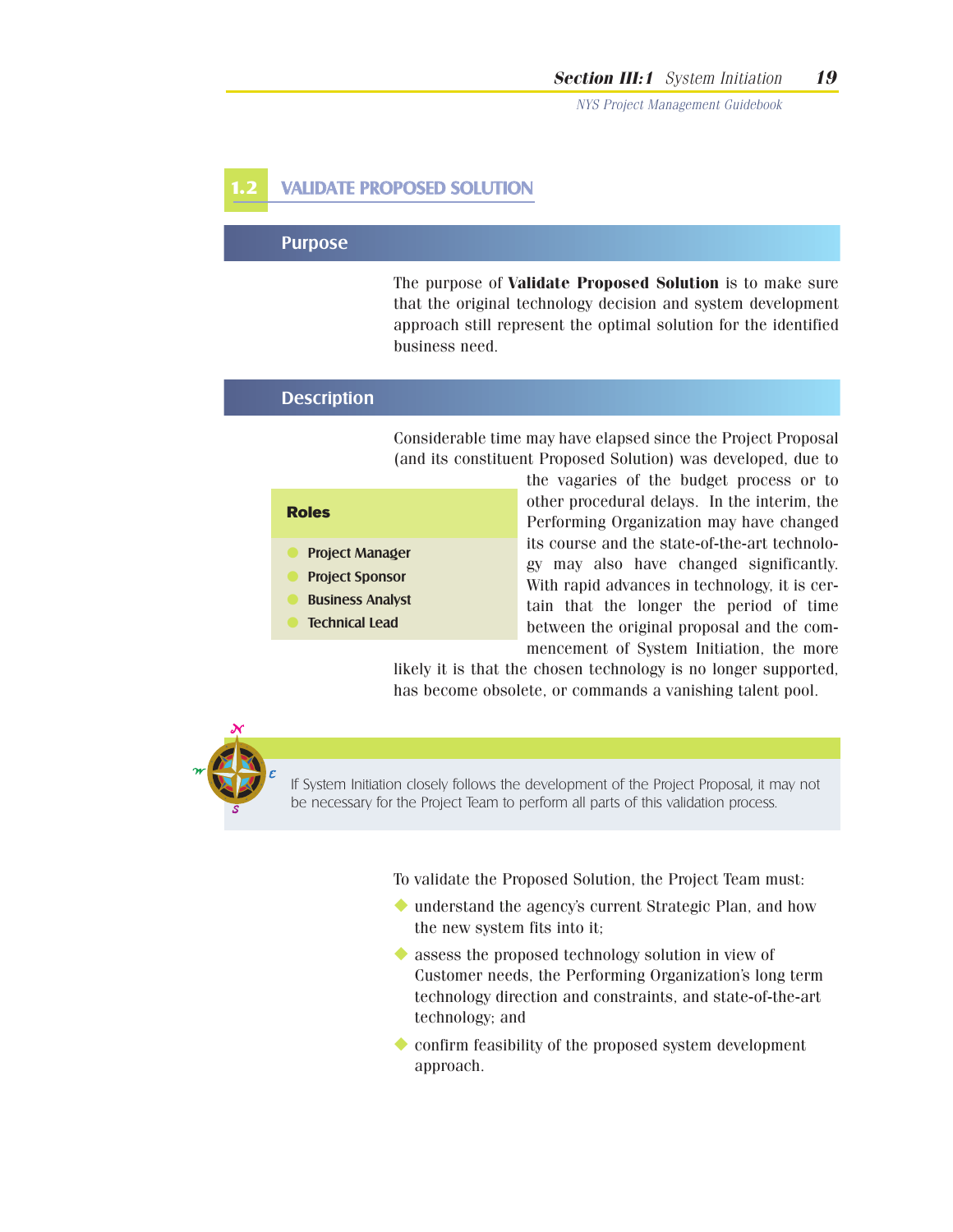In assessing the Proposed Solution, the team must consider how it fits into the Performing Organization's application portfolio of existing or proposed systems. A System Context Diagram can be used to illustrate how the new system will make use of, or add to, existing major data stores, and how it will interface with other systems identified in the Strategic Plan (extract, update, data entry, etc.).

The next step is to confirm that the Proposed Solution is still the best option for the current set of business needs and conditions (as they are reflected in the Project Charter project management deliverable). For example, reorganization may have dispersed Consumers over a large geographical area, necessitating a re-evaluation of the originally proposed technology that was best suited to many Consumers in close physical proximity to one another.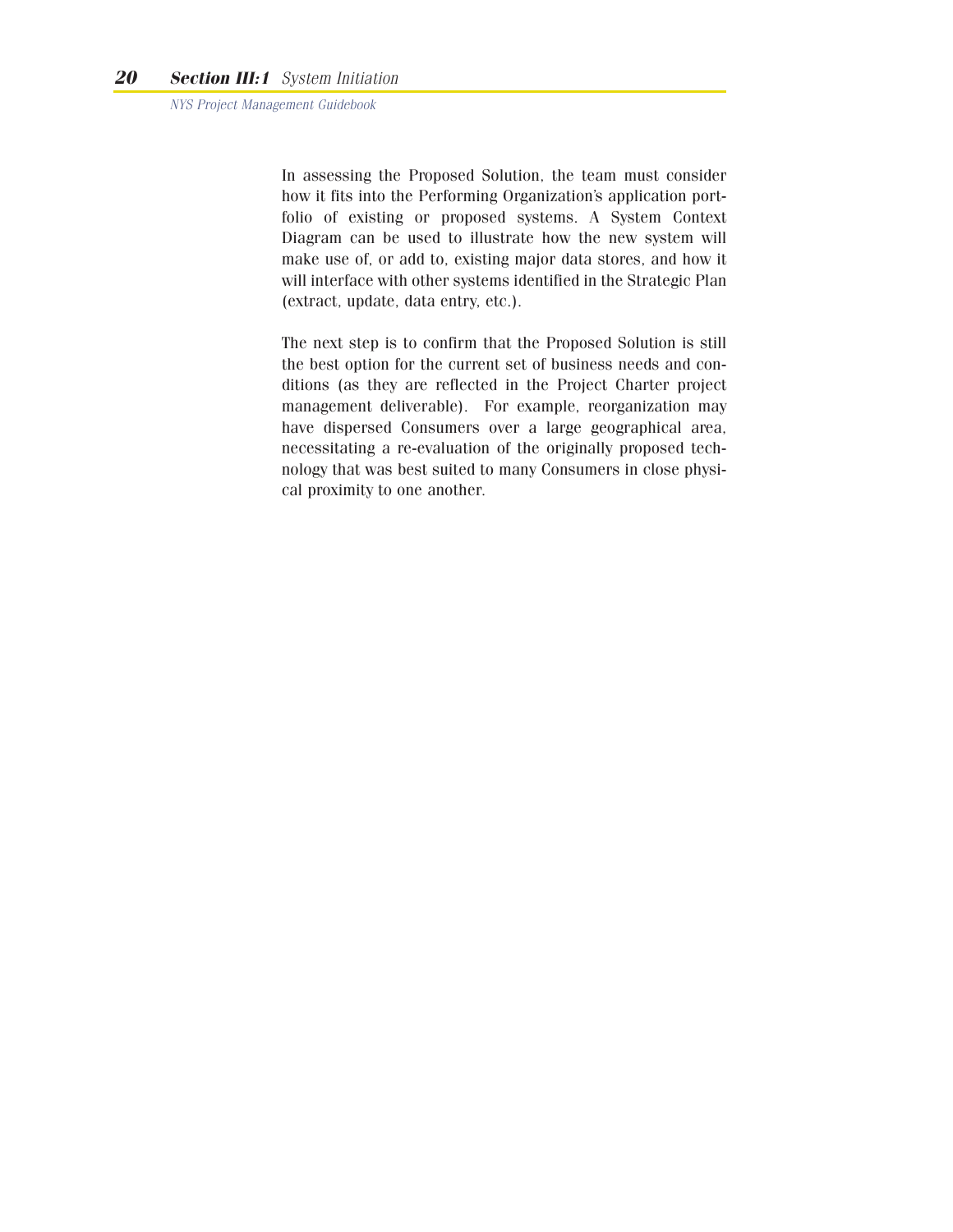

*21*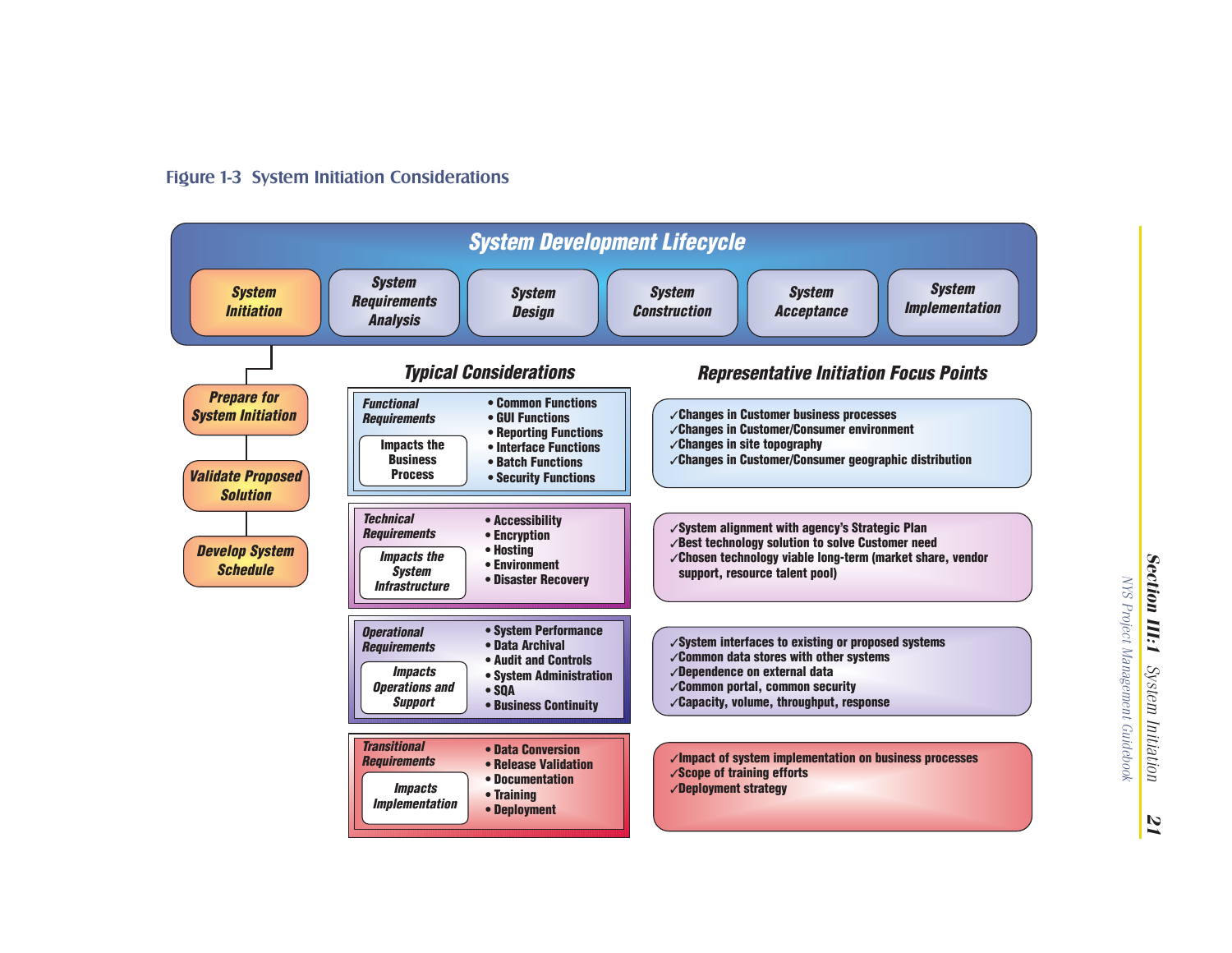In deciding whether the proposed technology direction represents an industry trend or a dead end, there are numerous professional journals available by subscription or free on the Web. There are forward-looking reports by organizations such as Gartner, Inc. or the Meta Group, Inc., and many consulting companies can offer valuable advice. The NYS Office for Technology can also serve as an authoritative point of reference.

Once it has been determined that the proposed technical solution fits into the Performing Organization's Strategic Plan, any lingering questions may be resolved through formal reviews, or directed to the Project Sponsor.

If it becomes apparent that the original Proposed Solution is no longer the optimal one, the team should propose an alternative solution. The Project Sponsor will then direct the team to proceed with the original solution, to take the alternative proposal, or to take action such as terminating the project or repeating the project management lifecycle starting at an earlier process or phase.

> Finally, the system development approach needs to be validated against the latest understanding of both the business needs and the technology solution. Certain decisions must be considered even if they cannot yet be made. Among them are:

- ◆ Should the system be developed in-house or acquired as a Custom Off-The-Shelf (COTS) solution?
- ◆ Are there available resources to develop/customize the system, or is it necessary to contract for additional resources?
- ◆ Is the choice of technology platform predicated on the existing environment, or does the system offer an opportunity to upgrade the infrastructure?

If the Proposed Solution involves using infrastructure and/or services provided by the NYS Office for Technology, early notification to OFT is necessary to ensure smooth integration with planned service upgrades and other service demands. The Office for Technology may also be able to provide valuable contacts in other agencies where systems similar in function or technical components have been developed.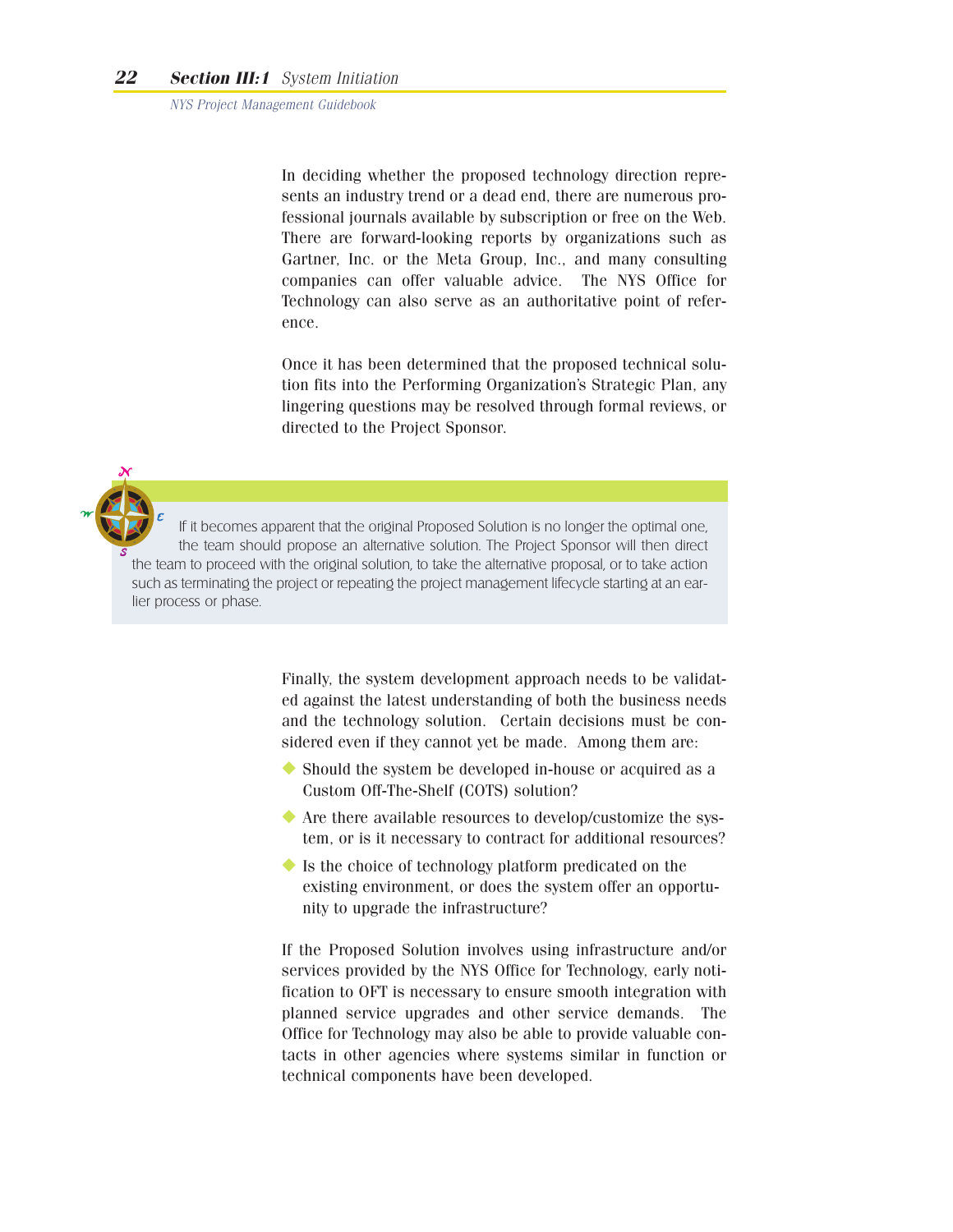#### Deliverable

◆ **Validated Solution** – The team should update the original Project Proposal, or recreate the Proposed Solution using the template from Section I, Project Management Lifecycle.

#### **1.3** DEVELOP SYSTEM SCHEDULE

#### Purpose

The purpose of **Develop System Schedule** is to create a detailed schedule for System Requirements Analysis and a high-level schedule for the remaining phases.

#### **Description**

After the technical solution has been validated, it is possible to decide how the rest of the System Development Lifecycle will

#### **Roles**

- Project Manager **Project Sponsor**
- 
- **Business Analyst**
- **Technical Lead**

be applied to this particular system development

effort. Using a project scheduling tool of choice and referring to the chart of the System Development

Lifecycle, the Project Manager should populate the project with the phases and processes and the suggested roles. Then the Project Team, including the

Business Analyst and the Technical Lead, should walk through and brainstorm each process, attempting to answer as well as possible the following questions:

- ◆ What are the system development deliverables in this process?
- ◆ What are the tasks necessary to produce this deliverable?
- ◆ Is there a logical way to organize the tasks associated with this process for this system? That is, are the modules already defined? Will they be worked on in parallel or serially?
- ◆ How complex is each task likely to be?
- ◆ What skills are required to perform each task?
- ◆ How many resources with each identified role/skill set will be needed to produce the deliverables?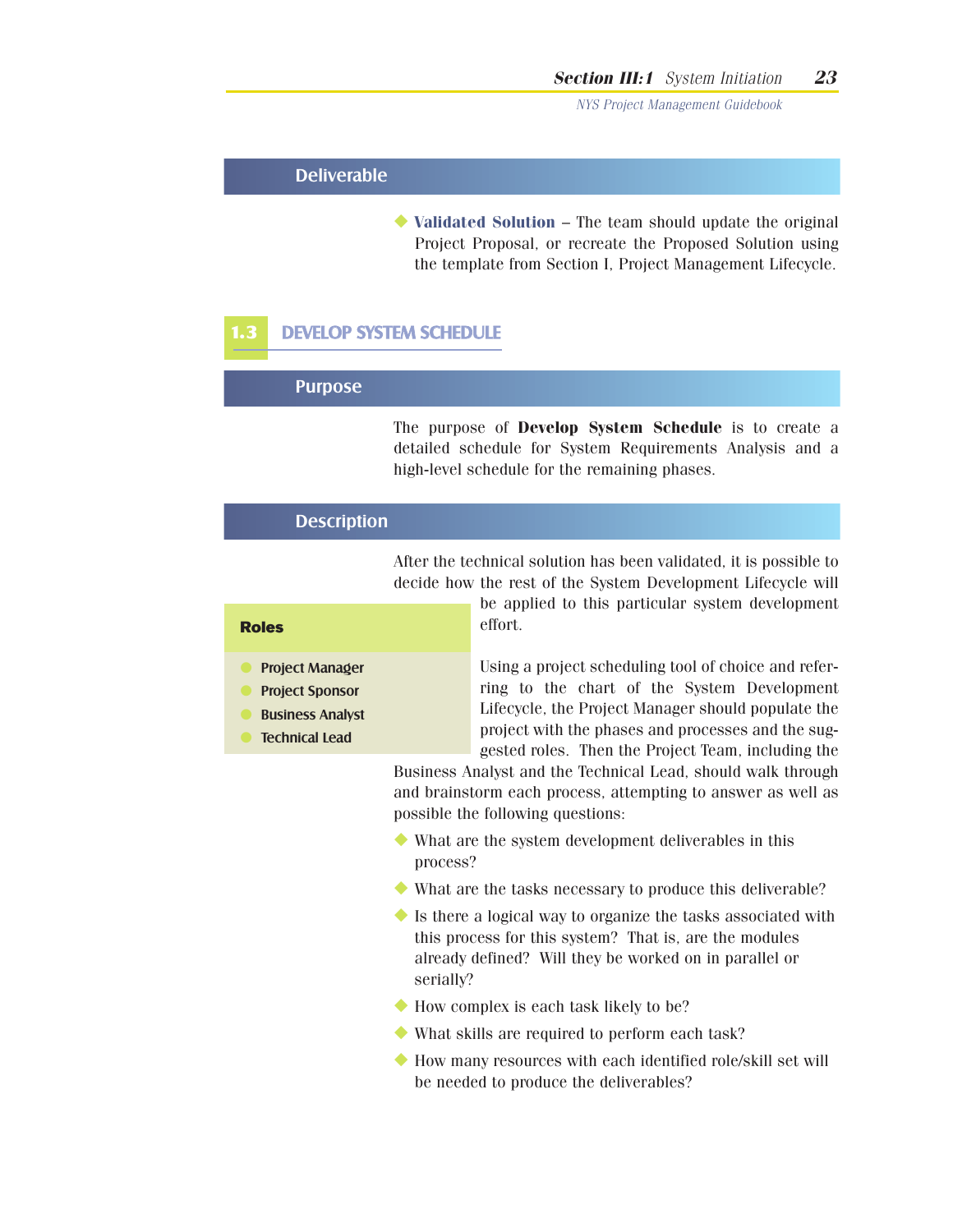In addition to thinking through the deliverables necessary for implementing the desired functionality, the team should consider the technical, operational and transitional requirements of the system (refer to Figure 1-3). These additional requirements will influence the definition of necessary tasks and the tasks' order or complexity.

This scheduling process needs to be performed to an elementary level of detail for the next phase, but only at a high level for the subsequent phases. The goal of the high-level estimating process is not premature precision, but rather a coherent, purposeful system development strategy that will form the basis for subsequent efforts (understanding that it will nevertheless be changed, augmented and enhanced throughout the lifecycle.)

At the end of System Initiation, all system-related materials gathered and produced by the Project Team should be consolidated and prepared for use as input for the next phase.

#### **Deliverables**

- ◆ **System Requirements Analysis Schedule** Task-level schedule for the System Requirements Analysis phase of the System Development Lifecycle.
- ◆ **High-Level System Development Schedule** Processlevel schedule for the remaining System Development Lifecycle phases.



Both the detailed and high-level schedules produced in this process are part of, and are integrated into, the High-Level Project Schedule deliverable of the Project Initiation phase of the Project Management Lifecycle.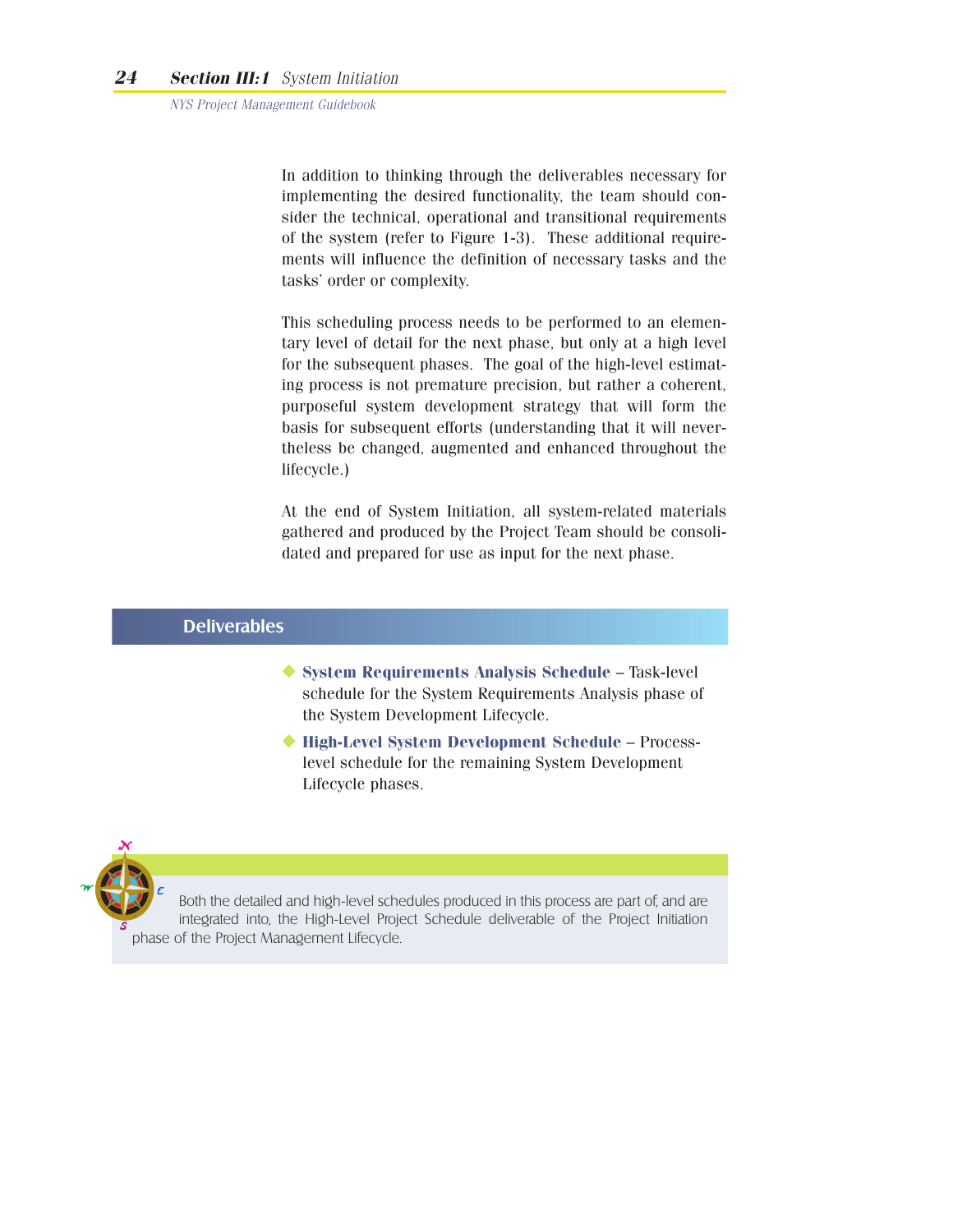#### Measurements of Success

The success of this phase is measured by how readily the team can perform the next phase. The schedule for System Requirements Analysis should be immediately executable by the team.

The Project Manager can assess how successfully the project is proceeding by utilizing the measurement criteria outlined below. More than one "No" answer indicates a serious risk to the next phase and the eventual success of the system.

#### Figure 1-4

| <b>Process</b>                                 | <b>Measurements of Success</b>                                                                                                                                                                                                      | <b>Yes</b> | <b>No</b> |
|------------------------------------------------|-------------------------------------------------------------------------------------------------------------------------------------------------------------------------------------------------------------------------------------|------------|-----------|
| <b>Prepare for System</b><br><b>Initiation</b> | Have you obtained the materials that describe<br>(1) the business needs and benefits, by functional<br>unit; $(2)$ the proposed solution; $(3)$ the reasons that<br>this project and this solution were selected for<br>initiation? |            |           |
| <b>Validate Proposed</b><br><b>Solution</b>    | Does the head of the information technology<br>organization (or designate) agree that the system<br>solution fits into the Strategic Plan?                                                                                          |            |           |
| <b>Develop System Schedule</b>                 | Have the standard development procedures been<br>customized for the specific system components<br>defined for this system, including functional,<br>technical, operational and transitional requirements?                           |            |           |
|                                                | Do you have management commitments for team<br>member availability for the next phase?                                                                                                                                              |            |           |
|                                                | In the High-Level System Development Schedule, do<br>you know if the effort allocated to system develop-<br>ment phases correlate to industry-accepted norms?                                                                       |            |           |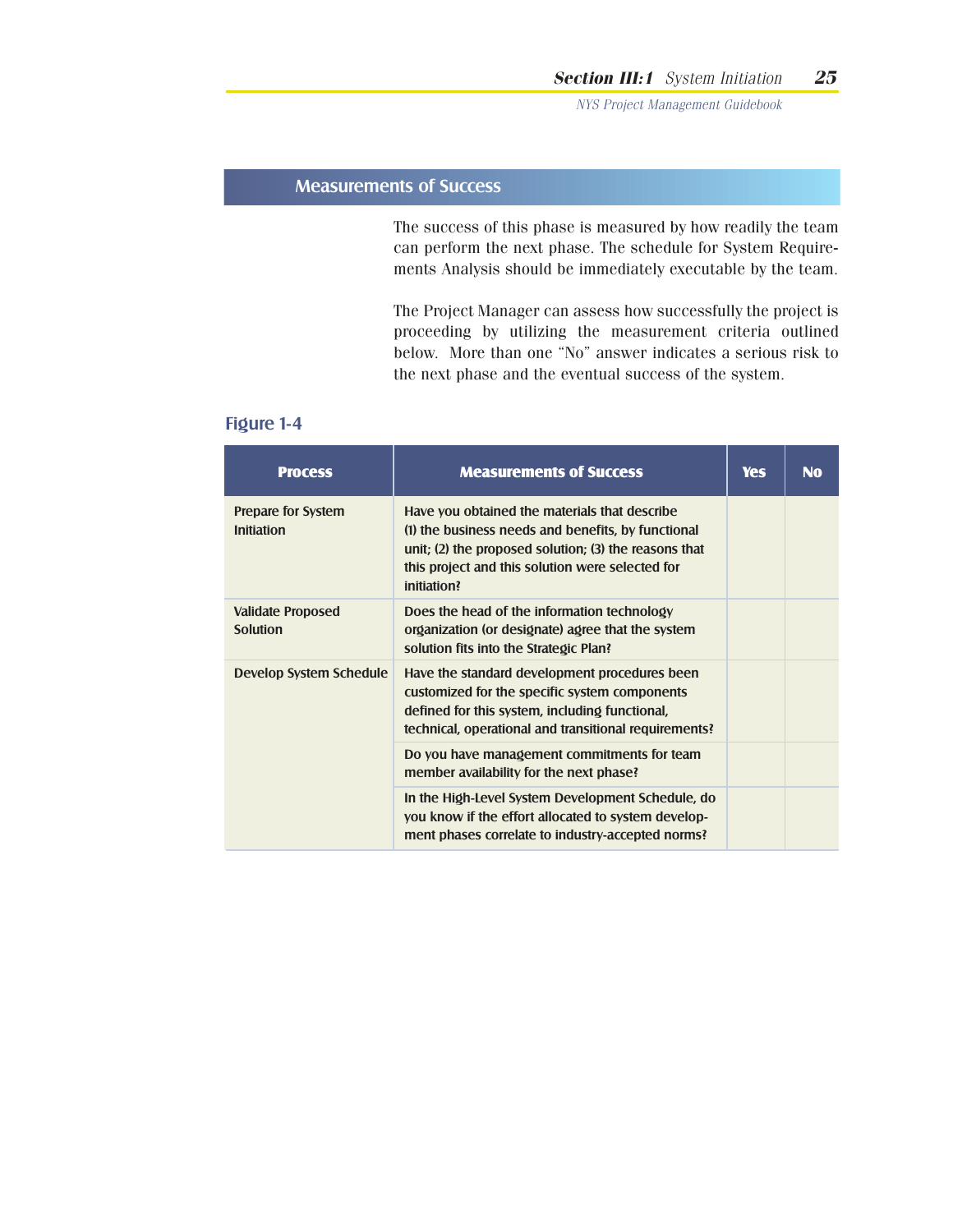#### Phase Risks / Ways to Avoid Pitfalls

#### **PITFALL #1** – PLAYING WITH TOYS



You read the original Proposed Solution, and it seems very astute and on the ball: it promotes the latest technology trend, and is full of impressive-sounding concepts.

You consult with your technology folks, and they enthusiastically endorse the approach: it's the latest rage, and they just can't wait to get their hands on those great new packages. In fact, they will use your system as the showcase of the new technology, and allocate all kinds of resources to make it succeed. All of them will just be delighted to work on your system.

Their enthusiasm is contagious, and you consider yourself one lucky Project Manager. Until, that is, you realize that none of them actually knows how the new technology works; not that it stops them from trying to use it, all in their different ways, until they make a total mess of your "sandbox".

People like gadgets and gismos, buzzwords and catch phrases, and the technology folks like them most of all. They are like a bunch of little kids, going all googly-eyed at a new shiny toy.

So before you agree to play with a new solution, make sure that somebody convinces you that the tried-and-true really won't work here, and that you need to take on all the risks of the new technology. Do your own research, consult with outside experts, talk to the managers who've implemented technology projects successfully in the past, do the risk vs. reward analysis, and dull that "bleeding edge".

#### **PITFALL #2**– UNDERESTIMATING REQUIREMENTS ANALYSIS



If you have worked in your organization for a long time, you may have dealt with your Customers long enough to know what they want better than they know it themselves. In your mind, it all seems so clear – they need access to this data, here's how they will want to see it broken down, and this is the type of interface they are most comfortable with. In fact, you are probably already constructing the screens and reports in your mind, visualizing their reaction to this great new technological advance. The real challenge seems to be in the development, while the requirements analysis effort is often seen as a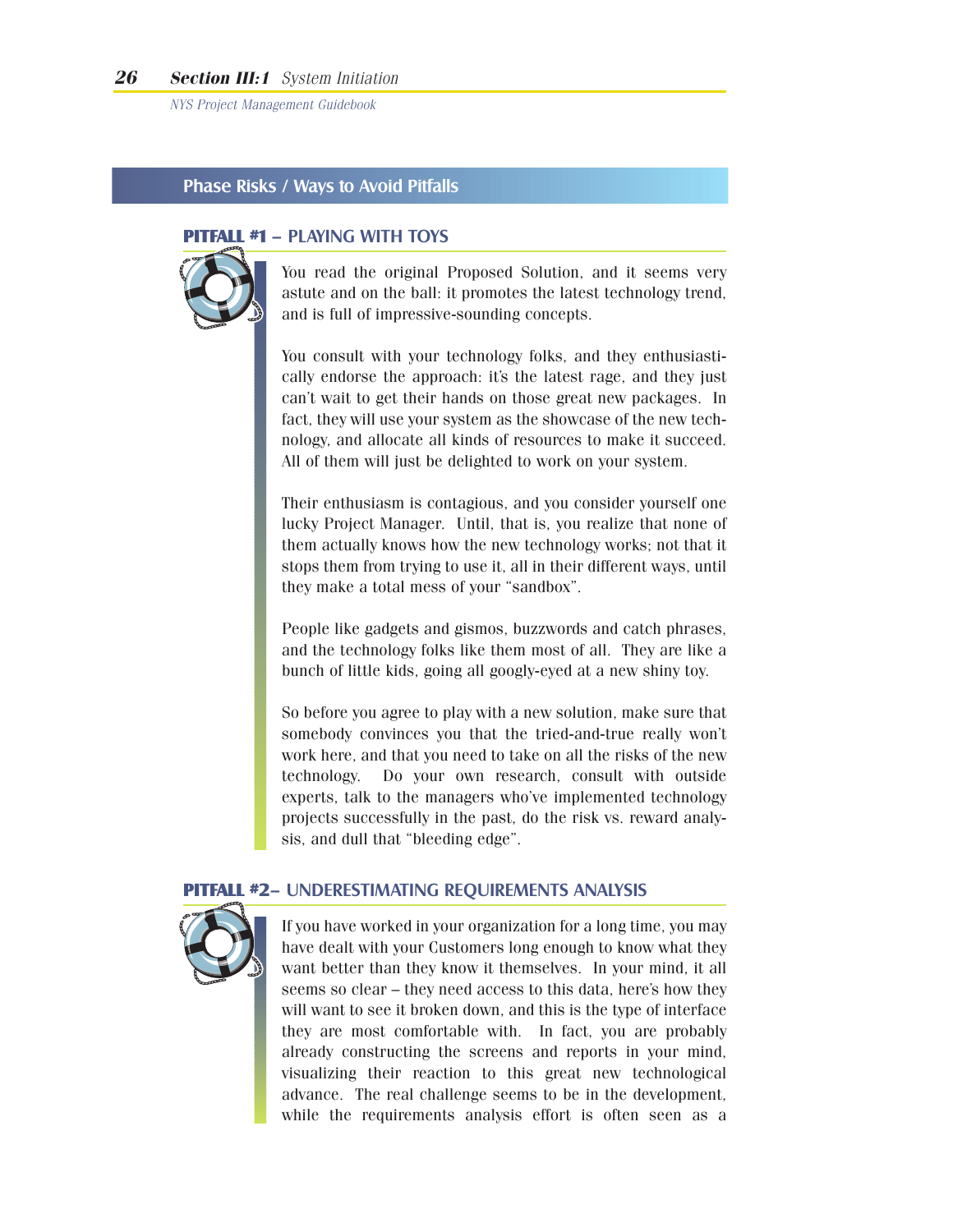straightforward exercise – get together with some key individuals, tell them what the new system will do for them, and you are done.

The reality, of course, could – and should – be very different. The estimated effort includes not only identifying the requirements of ALL interested parties, but also documenting and reconciling them, to a point where the Functional Specification could be passed to another team altogether and still result in an accepted product.

#### Frequently Asked Questions

**?**

**How do I map the Project Team roles identified in the Section I, the Project Management Lifecycle, to the people working on the project? Do I need that many people on the project?**

First of all, you need to understand that a role does not necessarily translate to an FTE. Depending on the size and complexity of the system you are trying to develop, the size and geographical distribution of your Customer and Consumer base, and finally on the versatility of your Project Team, you may need many people to fill one role, or you may have one person fill many roles. The following steps should help you map available people to required roles:

- **1.** Determine Project Team requirements. Using the High-Level Project Schedule, estimate which roles are going to be required throughout the duration of the project, and to what extent.
- **2.** Understand Stakeholder landscape. Using the Description of Stakeholder Involvement (contained in the Project Plan), refine your list of required roles, adjusting for approach (individual vs. group requirements meetings, individual vs. classroom training), geography (all Customers in one building vs. multiple facilities throughout the state) and size (a handful of Customers who are also Consumers vs. scores of representatives from competing Customer and Consumer groups.)
- **3.** Research your team capabilities. Understand people's skills, interests and proclivities. Document their work hours and availability to the project.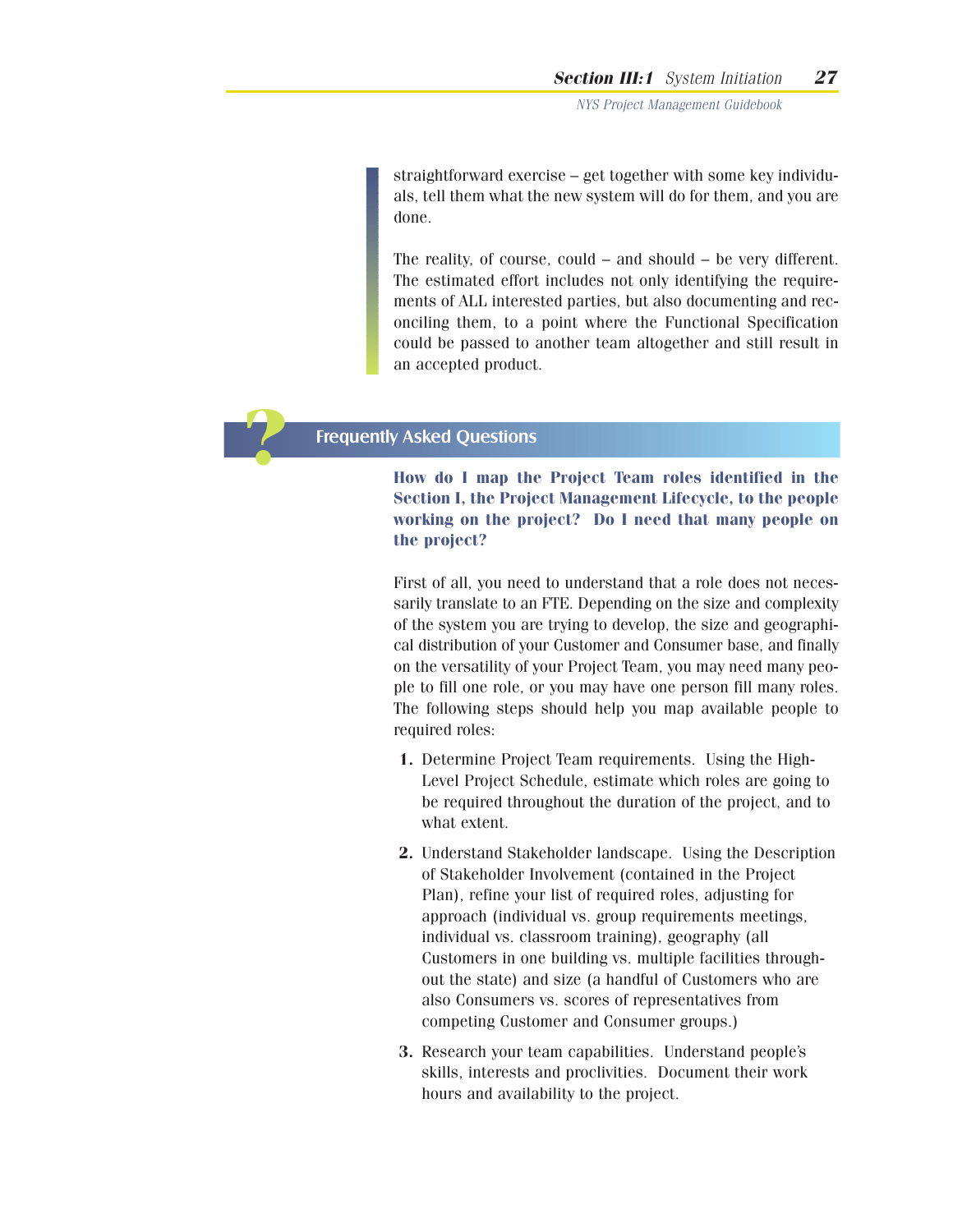**4.** Map roles to people using all information available. Document and address any apparent gaps.

**I have a few skeptical Customers who, because they've been around for a while, have the SME (Subject Matter Expert) status on my project. However, they've never participated in a formal system development effort before. How do I get them to contribute in a productive fashion?**

The good old carrot and stick approach should work: on the one hand, appeal to their self-interest and flatter them immoderately; on the other, make sure their manager is on board with the project and is aware of their expected contributions.

You should be able to convincingly demonstrate to any Customer (and most Consumers) why and how the new system will benefit them; in addition, you should genuinely appreciate (and praise!) their knowledge of the business process.

Having an experienced Facilitator and/or Business Analyst is extremely helpful as well, to engage all participants in a constructive dialog and set realistic expectations for future contributions.

#### **What are the go/no go points in the SDLC? How do they integrate with decision points in the project management lifecycle?**

The decisions to proceed with, or to halt, the system development effort properly belong in the project management lifecycle. To that end, the final process in each of its first three phases (Project Origination, Project Initiation and Project Planning) contains an explicit go/no go decision point. However, even before the project comes to those points, it is entirely possible that the system development lifecycle will necessitate project go/no go decisions.

The first such event may occur in System Initiation. If it is determined that the original Proposed Solution is no longer adequate or desirable, it may be prudent to halt the system development process (and the project) altogether, or re-initialize the project back at the Project Origination phase.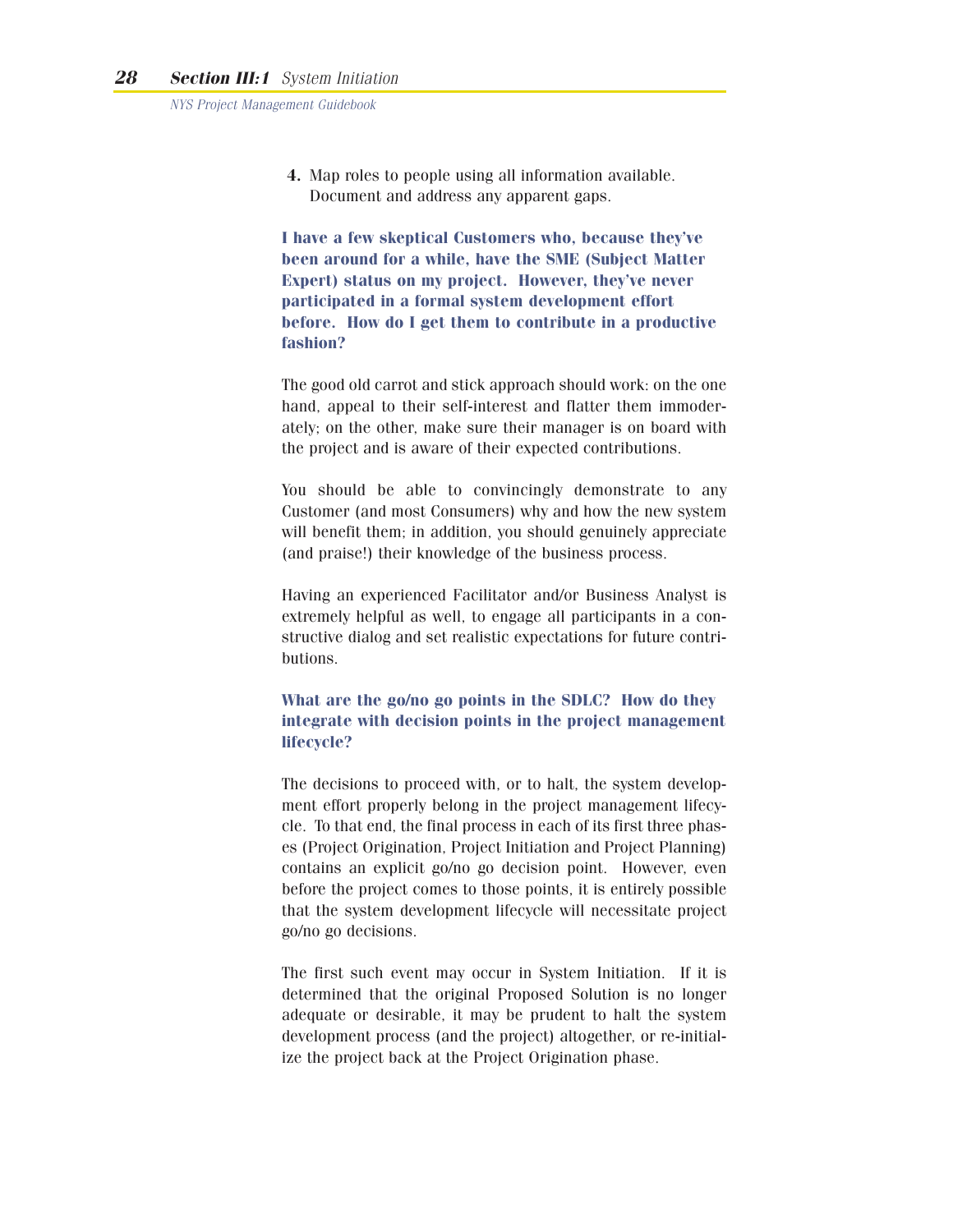The next event may occur during System Requirements Analysis. If the business requirements gathered during this phase push the scope of the project way beyond the initial estimate, it may be necessary to halt Project Planning activities until the amended scope, schedule and budget are approved, or the decision is made to terminate the project.

The same is true for System Design. Insurmountable technical difficulties or irreconcilable differences over the prototype may jeopardize the success of the project, disrupting the flow of Project Planning and forcing a go/no go decision.

Finally, the controls put in place for Project Execution and Control may be triggered by difficulties with System Construction, Acceptance and even Implementation activities, and an abrupt end (or reiteration) of the Project Management Lifecycle may occur as a result.

#### **How do I estimate the System Requirements Analysis phase?**

The first thing to remember is not to do it in a vacuum. Use your entire team to flesh out the answer.

Start by decomposing the SDLC and creating the Work Breakdown Structure for the System Requirements Analysis phase. Consider the Stakeholder landscape and your team's capabilities and availability (see the first question above) and map out to whom you will be talking, when, how many times, and for how long. Then, based upon your (and your team's) knowledge of the business environment, estimate how much effort – and time – you will need to come up with all the System Requirements Analysis deliverables. Be as precise as possible, decomposing each process into elementary tasks, and each deliverable into its constituent (or pre-requisite) work products.

#### **Is this SDLC appropriate for outsourced/contracted out engagements? How do I know what system development methodology my vendors will use?**

The whole point of creating common project management and system development methodologies for New York State is to have a consistent approach to system development on ALL engagements. Not only does it streamline planning and execution and enable state Project Managers (and Project Team